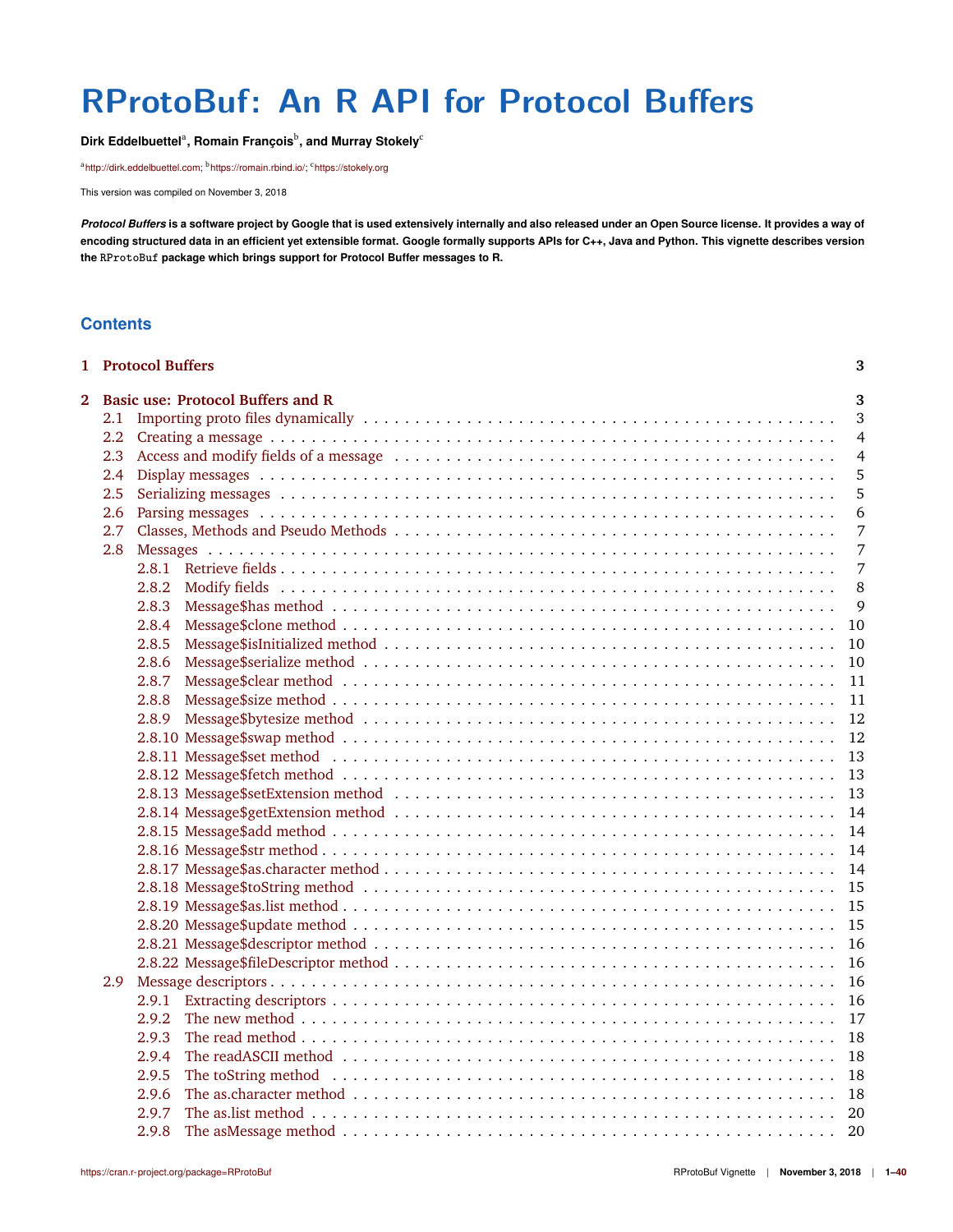| 2.9.12 The field_count method (and interesting the contract of the count of the count method (and interesting the contract of the contract of the field $21$                                                                   |          |
|--------------------------------------------------------------------------------------------------------------------------------------------------------------------------------------------------------------------------------|----------|
|                                                                                                                                                                                                                                |          |
|                                                                                                                                                                                                                                |          |
|                                                                                                                                                                                                                                |          |
|                                                                                                                                                                                                                                |          |
|                                                                                                                                                                                                                                |          |
|                                                                                                                                                                                                                                |          |
|                                                                                                                                                                                                                                |          |
|                                                                                                                                                                                                                                |          |
|                                                                                                                                                                                                                                |          |
|                                                                                                                                                                                                                                |          |
|                                                                                                                                                                                                                                |          |
|                                                                                                                                                                                                                                |          |
|                                                                                                                                                                                                                                |          |
|                                                                                                                                                                                                                                |          |
|                                                                                                                                                                                                                                |          |
|                                                                                                                                                                                                                                |          |
|                                                                                                                                                                                                                                |          |
|                                                                                                                                                                                                                                |          |
|                                                                                                                                                                                                                                |          |
|                                                                                                                                                                                                                                |          |
|                                                                                                                                                                                                                                |          |
|                                                                                                                                                                                                                                |          |
|                                                                                                                                                                                                                                |          |
|                                                                                                                                                                                                                                |          |
|                                                                                                                                                                                                                                |          |
|                                                                                                                                                                                                                                |          |
|                                                                                                                                                                                                                                |          |
|                                                                                                                                                                                                                                |          |
| 2.11.4 The toString method entertainment in the contract of the contract of the contract of the contract of the contract of the contract of the contract of the contract of the contract of the contract of the contract of th |          |
|                                                                                                                                                                                                                                |          |
|                                                                                                                                                                                                                                |          |
|                                                                                                                                                                                                                                |          |
|                                                                                                                                                                                                                                |          |
|                                                                                                                                                                                                                                | 29       |
|                                                                                                                                                                                                                                | 29       |
|                                                                                                                                                                                                                                | 29       |
|                                                                                                                                                                                                                                | 30       |
|                                                                                                                                                                                                                                | 30       |
|                                                                                                                                                                                                                                | 30       |
|                                                                                                                                                                                                                                |          |
|                                                                                                                                                                                                                                | 30<br>31 |
|                                                                                                                                                                                                                                | 31       |
|                                                                                                                                                                                                                                |          |
| 2.12.5 The toString method entertainment is not in the set of the set of the set of the set of the set of the s                                                                                                                | 31       |
|                                                                                                                                                                                                                                | 31       |
|                                                                                                                                                                                                                                | 31       |
|                                                                                                                                                                                                                                | 32       |
|                                                                                                                                                                                                                                | 33       |
|                                                                                                                                                                                                                                | 33       |
|                                                                                                                                                                                                                                | 35       |
|                                                                                                                                                                                                                                | 35       |
|                                                                                                                                                                                                                                | 36       |
|                                                                                                                                                                                                                                |          |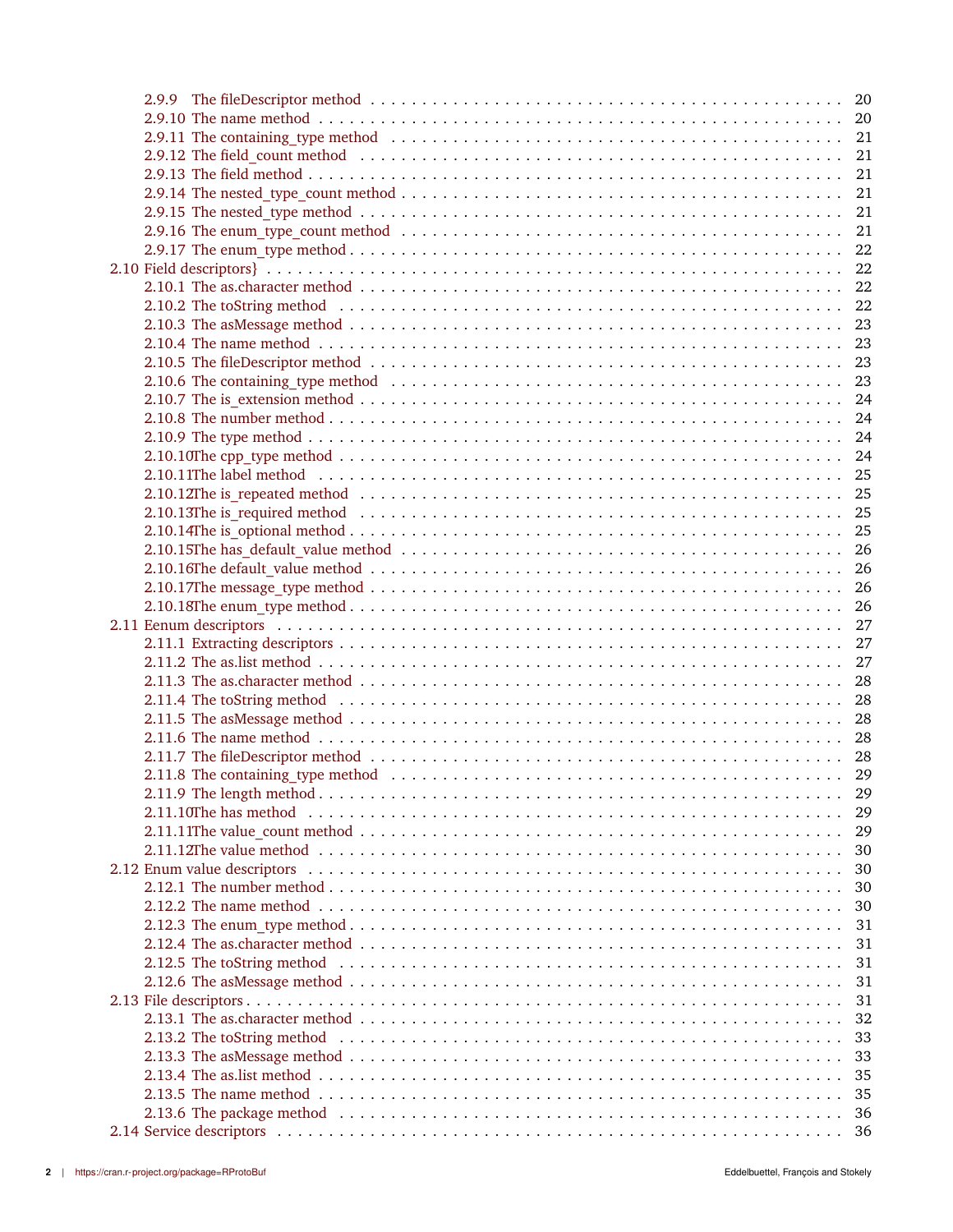| 3 Utilities                       | 36 |  |
|-----------------------------------|----|--|
|                                   |    |  |
| 3.2                               |    |  |
|                                   |    |  |
|                                   |    |  |
| 3.5                               |    |  |
|                                   |    |  |
| 4 Advanced Features               | 38 |  |
|                                   |    |  |
|                                   |    |  |
|                                   |    |  |
|                                   |    |  |
| 5 Other approaches                | 39 |  |
| 39<br>6 Plans for future releases |    |  |
| 7 Acknowedgements                 | 40 |  |

# <span id="page-2-0"></span>**1. Protocol Buffers**

Protocol Buffers are a language-neutral, platform-neutral, extensible way of serializing structured data for use in communications protocols, data storage, and more.

Protocol Buffers offer key features such as an efficient data interchange format that is both language- and operating system-agnostic yet uses a lightweight and highly performant encoding, object serialization and de-serialization as well data and configuration management. Protocol Buffers are also forward compatible: updates to the proto files do not break programs built against the previous specification.

While benchmarks are not available, Google states on the project page that in comparison to XML, Protocol Buffers are at the same time simpler, between three to ten times smaller, between twenty and one hundred times faster, as well as less ambiguous and easier to program.

The Protocol Buffers code is released under an open-source (BSD) license. The Protocol Buffer project ([http://code.google.](http://code.google.com/p/protobuf/) [com/p/protobuf/](http://code.google.com/p/protobuf/)) contains a C++ library and a set of runtime libraries and compilers for C++, Java and Python.

With these languages, the workflow follows standard practice of so-called Interface Description Languages (IDL) (c.f. [Wikipedia on IDL\)](http://en.wikipedia.org/wiki/Interface_description_language). This consists of compiling a Protocol Buffer description file (ending in .proto) into language specific classes that can be used to create, read, write and manipulate Protocol Buffer messages. In other words, given the 'proto' description file, code is automatically generated for the chosen target language(s). The project page contains a tutorial for each of these officially supported languages: <http://code.google.com/apis/protocolbuffers/docs/tutorials.html>

Besides the officially supported C++, Java and Python implementations, several projects have been created to support Protocol Buffers for many languages. The list of known languages to support protocol buffers is compiled as part of the project page: <http://code.google.com/p/protobuf/wiki/ThirdPartyAddOns>

The Protocol Buffer project page contains a comprehensive description of the language: [http://code.google.com/apis/](http://code.google.com/apis/protocolbuffers/docs/proto.html) [protocolbuffers/docs/proto.html](http://code.google.com/apis/protocolbuffers/docs/proto.html)

# <span id="page-2-1"></span>**2. Basic use: Protocol Buffers and R**

This section describes how to use the R API to create and manipulate protocol buffer messages in R, and how to read and write the binary *payload* of the messages to files and arbitrary binary R connections.

<span id="page-2-2"></span>**2.1. Importing proto files dynamically.** In contrast to the other languages (Java, C++, Python) that are officially supported by Google, the implementation used by the RProtoBuf package does not rely on the protoc compiler (with the exception of the two functions discussed in the previous section). This means that no initial step of statically compiling the proto file into C++ code that is then accessed by R code is necessary. Instead, proto files are parsed and processed at runtime by the protobuf C++ library—which is much more appropriate for a dynamic language.

The readProtoFiles function allows importing proto files in several ways.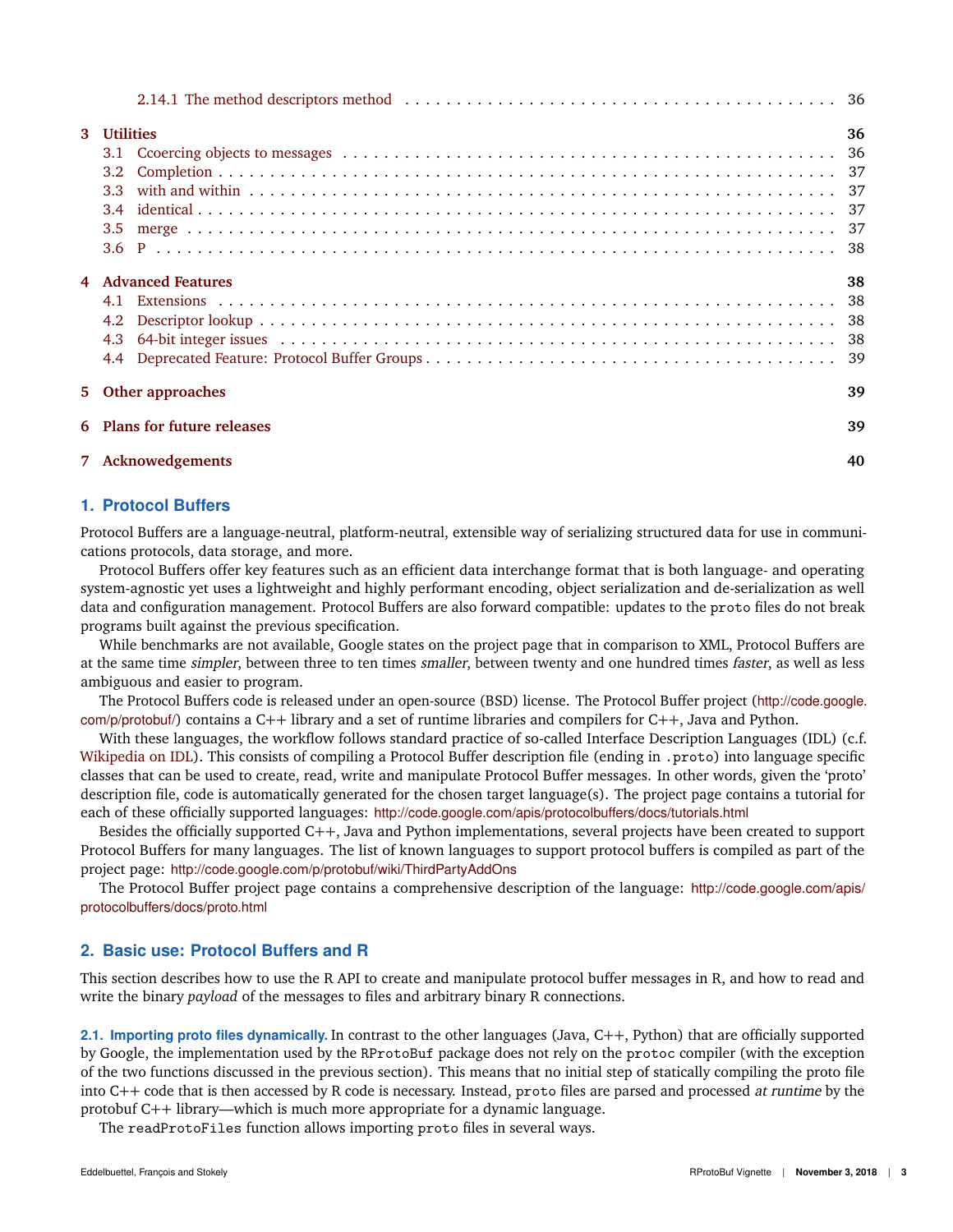**args**(readProtoFiles)

```
# function (files, dir, package = "RProtoBuf", pattern = "\\.proto$",
# lib.loc = NULL)
# NULL
```
Using the file argument, one can specify one or several file paths that ought to be proto files.

```
pdir <- system.file("proto", package = "RProtoBuf")
pfile <- file.path(pdir, "addressbook.proto")
readProtoFiles(pfile)
```
With the dir argument, which is ignored if the file is supplied, all files matching the .proto extension will be imported.

```
dir(pdir, pattern = "\Lambda, proto<sup>*</sup>, full.name = TRUE)readProtoFiles(dir = pdir)
```
Finally, with the package argument (ignored if file or dir is supplied), the function will import all .proto files that are located in the proto sub-directory of the given package. A typical use for this argument is in the .onLoad function of a package.

**readProtoFiles**( package = "RProtoBuf" )

Once the proto files are imported, all message descriptors are available in the R search path in the RProtoBuf:DescriptorPool special environment. The underlying mechanism used here is described in more detail in section  $\sim$  4.2.

**ls**("RProtoBuf:DescriptorPool")

```
# [1] "rexp.CMPLX" "rexp.REXP"
# [3] "rexp.STRING" "rprotobuf.HelloWorldRequest"
# [5] "rprotobuf.HelloWorldResponse" "tutorial.AddressBook"
# [7] "tutorial.Person"
```
<span id="page-3-0"></span>**2.2. Creating a message.** The objects contained in the special environment are descriptors for their associated message types. Descriptors will be discussed in detail in another part of this document, but for the purpose of this section, descriptors are just used with the new function to create messages.

p <- **new**(tutorial.Person, name = "Romain", id = 1)

<span id="page-3-1"></span>**2.3. Access and modify fields of a message.** Once the message is created, its fields can be queried and modified using the dollar operator of R, making protocol buffer messages seem like lists.

| p\$name        |  |  |  |  |
|----------------|--|--|--|--|
|                |  |  |  |  |
| # [1] "Romain" |  |  |  |  |
|                |  |  |  |  |
| p\$id          |  |  |  |  |
|                |  |  |  |  |

# [1] 1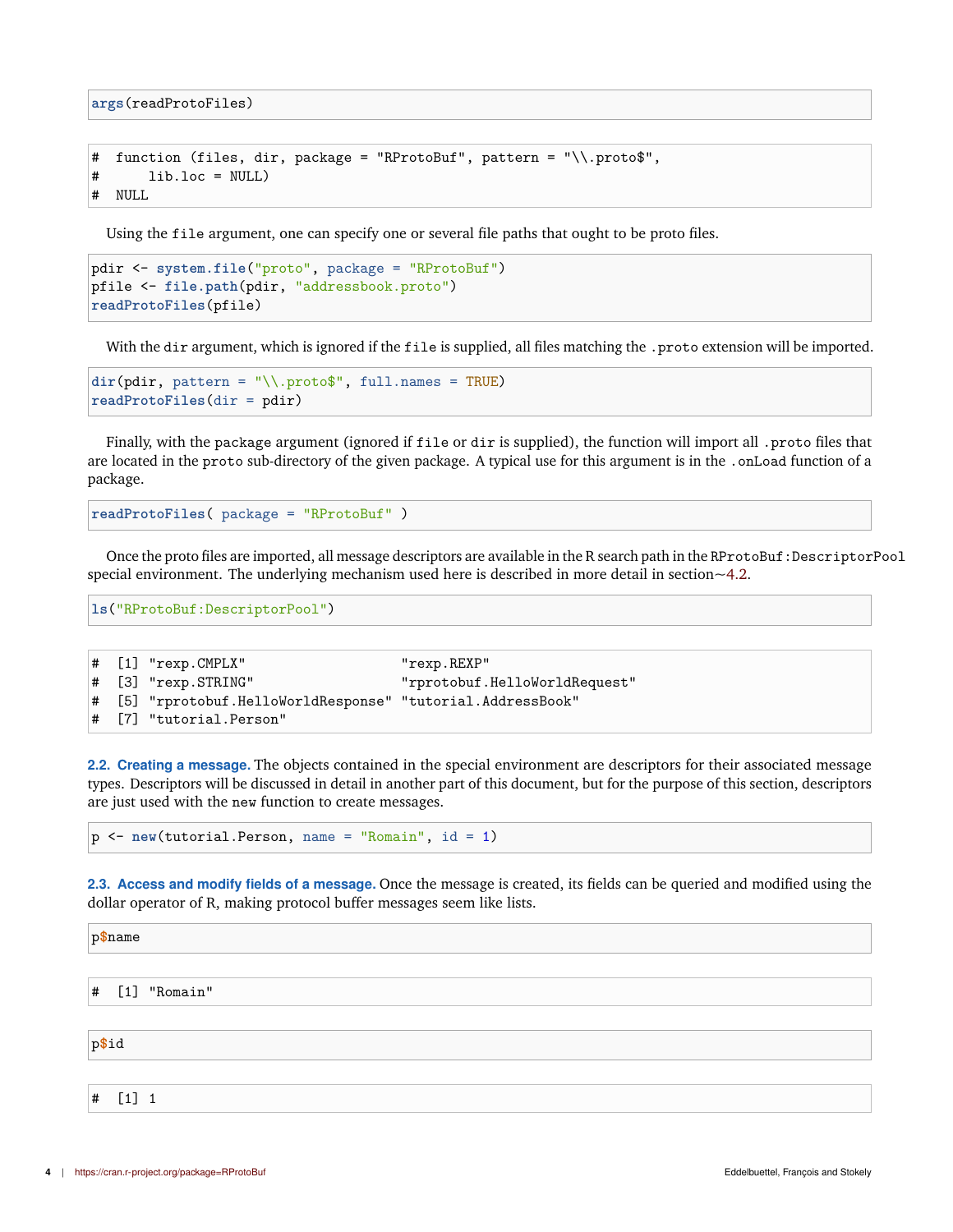p**\$**email <- "francoisromain@free.fr"

However, as opposed to R lists, no partial matching is performed and the name must be given entirely. The [[ operator can also be used to query and set fields of a message, supplying either their name or their tag number :

```
p[["name"]] <- "Romain Francois"
p[[ 2 ]] <- 3
p[[ "email" ]]
```
# [1] "francoisromain@free.fr"

Protocol buffers include a 64-bit integer type, but R lacks native 64-bit integer support. A workaround is available and described in Section[~4.3](#page-37-4) for working with large integer values.

<span id="page-4-0"></span>**2.4. Display messages.** Protocol buffer messages and descriptors implement show methods that provide basic information about the message :

p

# message of type 'tutorial.Person' with 3 fields set

For additional information, such as for debugging purposes, the as.character method provides a more complete ASCII representation of the contents of a message.

**cat**(**as.character**(p))

```
# name: "Romain Francois"
# id: 3
# email: "francoisromain@free.fr"
```
<span id="page-4-1"></span>**2.5. Serializing messages.** However, the main focus of protocol buffer messages is efficiency. Therefore, messages are transported as a sequence of bytes. The serialize method is implemented for protocol buffer messages to serialize a message into the sequence of bytes (raw vector in R speech) that represents the message.

**serialize**( p, NULL )

# [1] 0a 0f 52 6f 6d 61 69 6e 20 46 72 61 6e 63 6f 69 73 10 03 1a 16 66 72 61 6e 63 6f 69 # [29] 73 72 6f 6d 61 69 6e 40 66 72 65 65 2e 66 72

The same method can also be used to serialize messages to files :

```
tf1 <- tempfile()
tf1
```
# [1] "/tmp/RtmpmCDFHV/file6a0110233ebf"

```
serialize( p, tf1 )
readBin(tf1, raw(0), 500)
```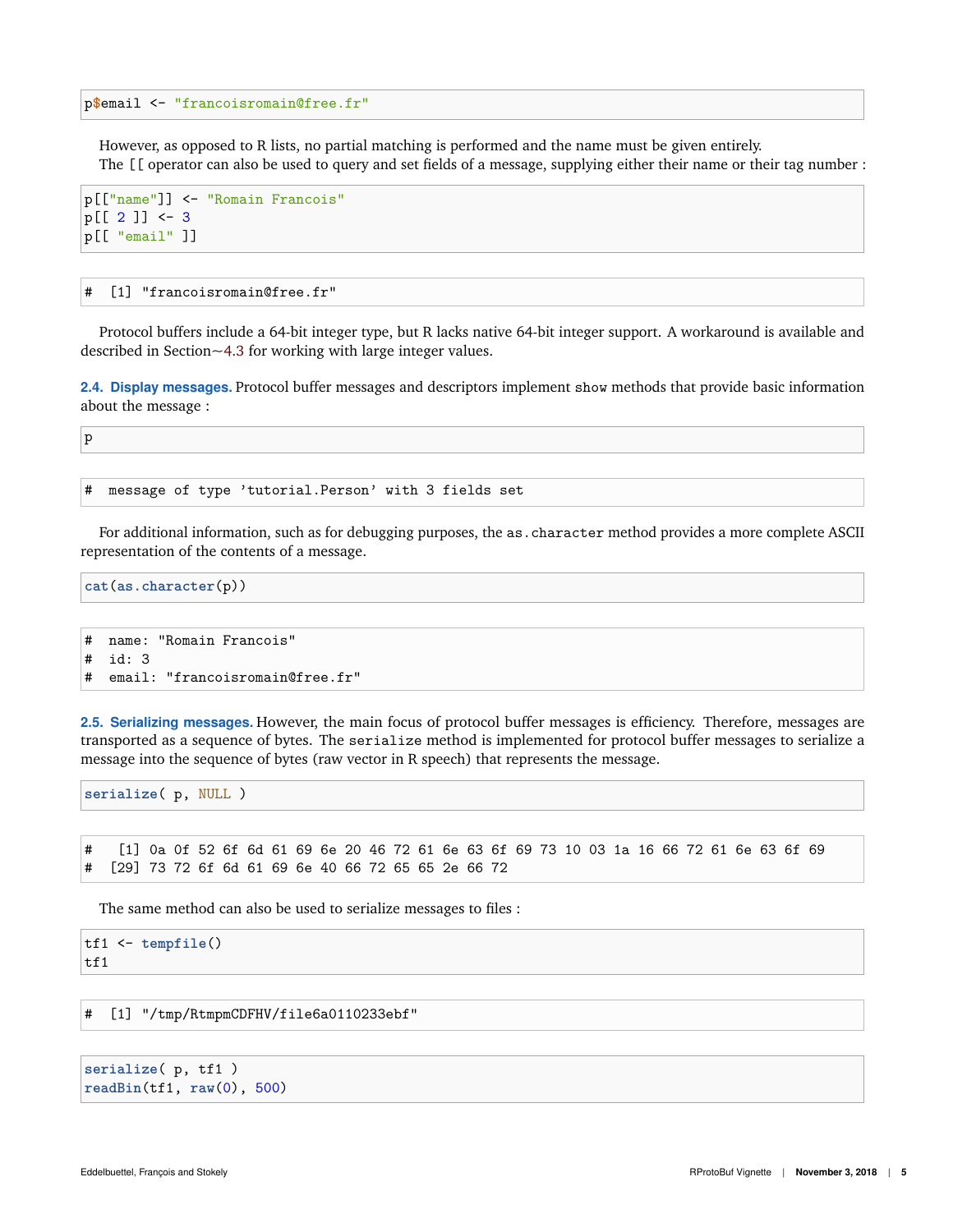# [1] 0a 0f 52 6f 6d 61 69 6e 20 46 72 61 6e 63 6f 69 73 10 03 1a 16 66 72 61 6e 63 6f 69 # [29] 73 72 6f 6d 61 69 6e 40 66 72 65 65 2e 66 72

Or to arbitrary binary connections:

```
tf2 <- tempfile()
con <- file(tf2, open = "wb")
serialize(p, con)
close(con)
readBin(tf2, raw(0), 500)
```
# [1] 0a 0f 52 6f 6d 61 69 6e 20 46 72 61 6e 63 6f 69 73 10 03 1a 16 66 72 61 6e 63 6f 69 # [29] 73 72 6f 6d 61 69 6e 40 66 72 65 65 2e 66 72

serialize can also be used in a more traditional object oriented fashion using the dollar operator :

```
# serialize to a file
p$serialize(tf1)
# serialize to a binary connection
con <- file(tf2, open = "wb")
p$serialize(con)
close(con)
```
<span id="page-5-0"></span>**2.6. Parsing messages.** The RProtoBuf package defines the read function to read messages from files, raw vector (the message payload) and arbitrary binary connections.

**args**(read)

```
# function (descriptor, input)
# NULL
```
The binary representation of the message (often called the payload) does not contain information that can be used to dynamically infer the message type, so we have to provide this information to the read function in the form of a descriptor :

```
message <- read(tutorial.Person, tf1)
cat(as.character(message))
```

```
# name: "Romain Francois"
# id: 3
# email: "francoisromain@free.fr"
```
The input argument of read can also be a binary readable R connection, such as a binary file connection:

```
con <- file(tf2, open = "rb")
message <- read(tutorial.Person, con)
close(con)
cat(as.character(message))
```

```
# name: "Romain Francois"
# id: 3
# email: "francoisromain@free.fr"
```
Finally, the payload of the message can be used :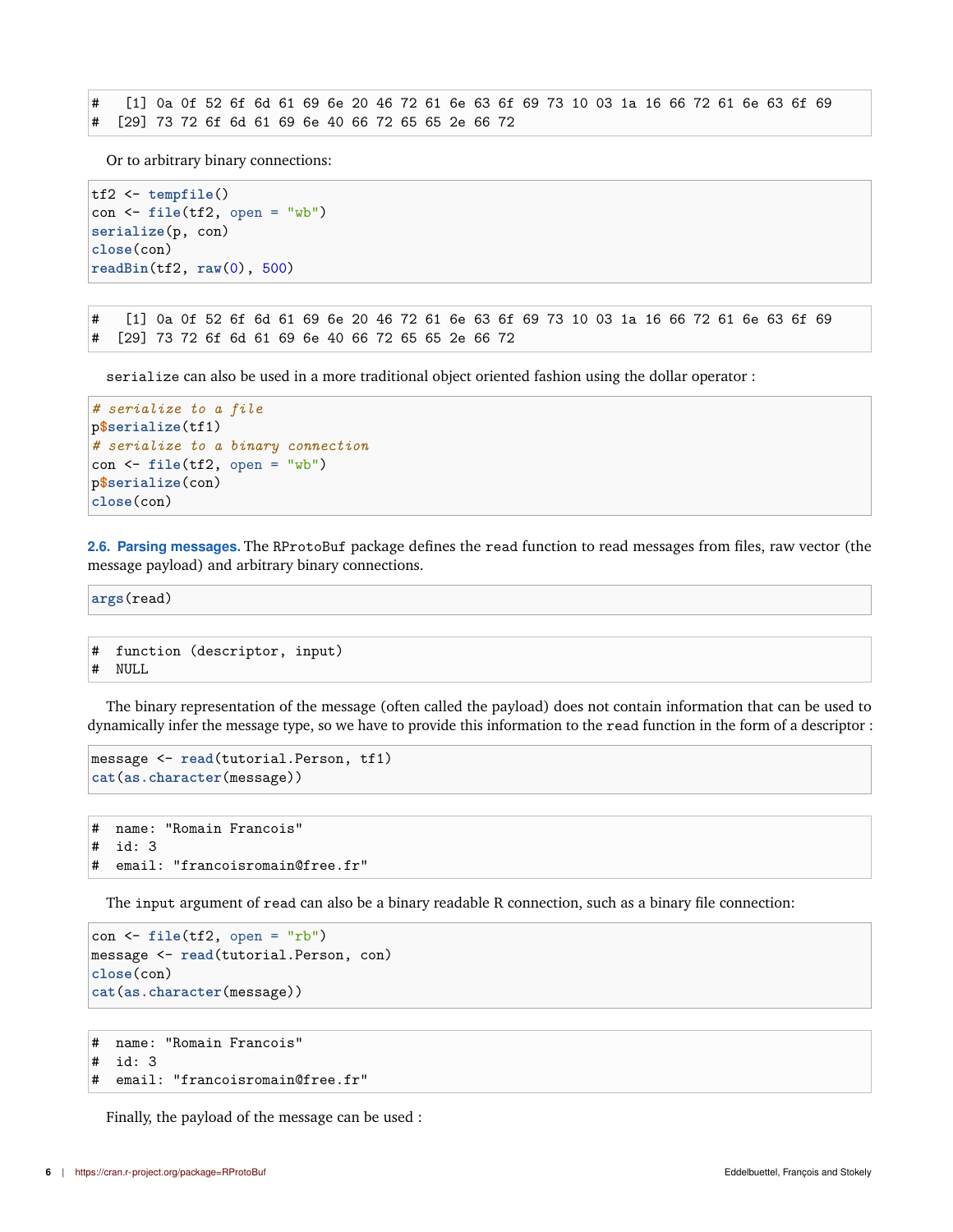```
# reading the raw vector payload of the message
payload <- readBin(tf1, raw(0), 5000)
message <- read( tutorial.Person, payload )
```
read can also be used as a pseudo method of the descriptor object :

```
# reading from a file
message <- tutorial.Person$read(tf1)
# reading from a binary connection
con <- file(tf2, open = "rb")
message <- tutorial.Person$read(con)
close(con)
# read from the payload
message <- tutorial.Person$read(payload)
```
<span id="page-6-0"></span>**2.7. Classes, Methods and Pseudo Methods.** The RProtoBuf package uses the S4 system to store information about descriptors and messages, but the information stored in the R object is very minimal and mainly consists of an external pointer to a C++ variable that is managed by the proto C++ library.

**str**(p)

Using the S4 system allows the RProtoBuf package to dispatch methods that are not generic in the S3 sense, such as new and serialize.

The RProtoBuf package combines the *R typical* dispatch of the form method( object, arguments) and the more traditional object oriented notation object\$method(arguments).

<span id="page-6-3"></span><span id="page-6-1"></span>**2.8. Messages.** Messages are represented in R using the Message S4 class. The class contains the slots pointer and type as described on the Table[~1.](#page-6-3)

| slot    | description                                                                                    |  |  |
|---------|------------------------------------------------------------------------------------------------|--|--|
| pointer | external pointer to the Message object of the $C_{++}$ proto library. Documentation for the    |  |  |
|         | Message class is available from the protocol buffer project page: http://code.google.com/apis/ |  |  |
|         | protocolbuffers/docs/reference/cpp/google.protobuf.message.html#Message                        |  |  |
| type    | fully qualified path of the message. For example a Person message has its type slot set to     |  |  |
|         | tutorial.Person                                                                                |  |  |

**Table 1. Description of slots for the Message S4 class**

Although the RProtoBuf package uses the S4 system, the @ operator is very rarely used. Fields of the message are retrieved or modified using the \$ or [[ operators as seen on the previous section, and pseudo-methods can also be called using the  $\phi$  operator. Table $\sim$ 2 describes the methods defined for the Message class:

<span id="page-6-2"></span>2.8.1. Retrieve fields. The \$ and [[ operators allow extraction of a field data.

```
message <- new(tutorial.Person,
               name = "foo", email = "foo@bar.com", id = 2,
               phone = list(new(tutorial.Person.PhoneNumber,
                                 number = "+33(0)...", type = "HOME"),
                             new(tutorial.Person.PhoneNumber,
                                 number = "+33(0)*##", type = "MOBILE")
                             )
               \lambdamessage$name
```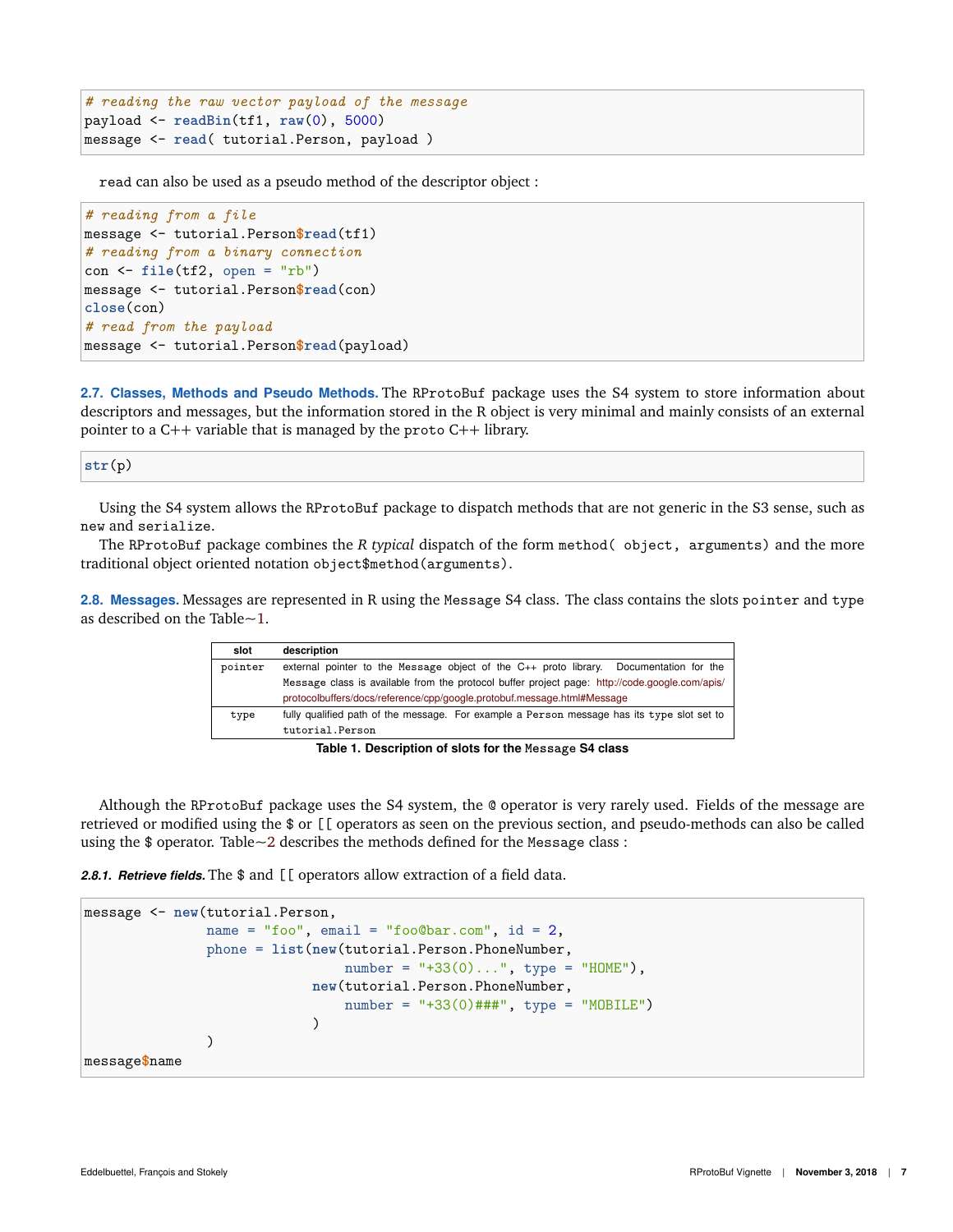<span id="page-7-1"></span>

| method         | section | description                                                                  |
|----------------|---------|------------------------------------------------------------------------------|
| has            | 2.8.3   | Indicates if a message has a given field.                                    |
| clone          | 2.8.4   | Creates a clone of the message                                               |
| isInitialized  | 2.8.5   | Indicates if a message has all its required fields set                       |
| serialize      | 2.8.6   | serialize a message to a file or a binary connection or retrieve the message |
|                |         | payload as a raw vector                                                      |
| clear          | 2.8.7   | Clear one or several fields of a message, or the entire message              |
| size           | 2.8.8   | The number of elements in a message field                                    |
| bytesize       | 2.8.9   | The number of bytes the message would take once serialized                   |
| swap           | 2.8.10  | swap elements of a repeated field of a message                               |
| set            | 2.8.11  | set elements of a repeated field                                             |
| fetch          | 2.8.12  | fetch elements of a repeated field                                           |
| setExtension   | 2.8.13  | set an extension of a message                                                |
| getExtension   | 2.8.14  | get the value of an extension of a message                                   |
| add            | 2.8.15  | add elements to a repeated field                                             |
| str            | 2.8.16  | the R structure of the message                                               |
| as.character   | 2.8.17  | character representation of a message                                        |
| toString       | 2.8.18  | character representation of a message (same as as. character)                |
| as.list        | 2.8.19  | converts message to a named R list                                           |
| update         | 2.8.20  | updates several fields of a message at once                                  |
| descriptor     | 2.8.21  | get the descriptor of the message type of this message                       |
| fileDescriptor | 2.8.22  | get the file descriptor of this message's descriptor                         |

**Table 2. Description of methods for the Message S4 class**

#### # [1] "foo"

#### message**\$**email

# [1] "foo@bar.com"

message[["phone"]]

```
# [[1]]
# message of type 'tutorial.Person.PhoneNumber' with 2 fields set
#
# [[2]]
# message of type 'tutorial.Person.PhoneNumber' with 2 fields set
```
*# using the tag number* message[[2]] *# id*

# # [1] 2

Neither  $\$$  nor [[ support partial matching of names. The  $\$$  is also used to call methods on the message, and the [[ operator can use the tag number of the field.

Table[~3](#page-8-1) details correspondence between the field type and the type of data that is retrieved by \$ and [[.

<span id="page-7-0"></span>*2.8.2. Modify fields.* The \$<- and [[<- operators are implemented for Message objects to set the value of a field. The R data is coerced to match the type of the message field.

```
message <- new(tutorial.Person, name = "foo", id = 2)
message$email <- "foo@bar.com"
message[["id"]] <- 42
```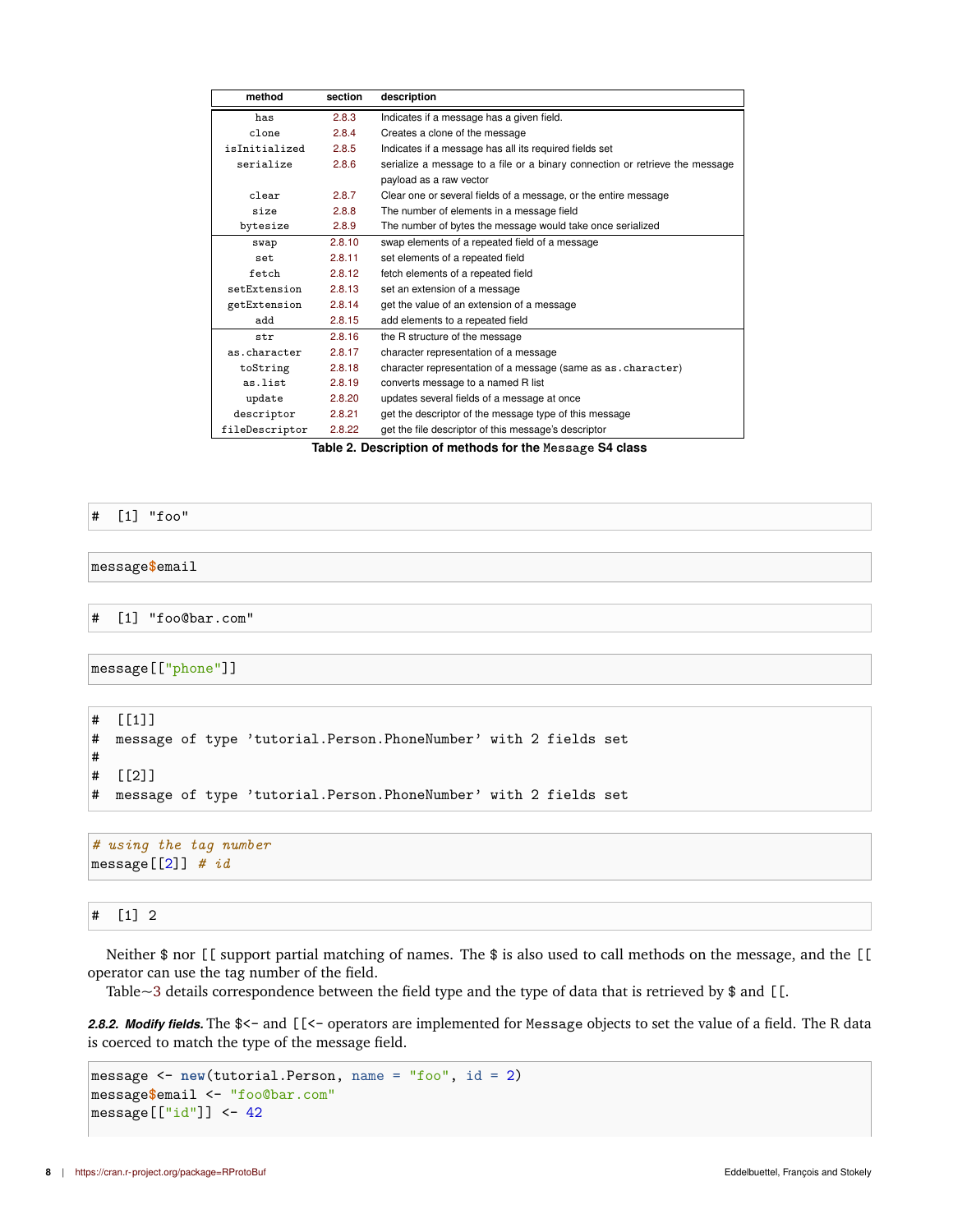<span id="page-8-1"></span>

| field type                                                     | R type (non repeated)       | R type (repeated)                   |
|----------------------------------------------------------------|-----------------------------|-------------------------------------|
| double                                                         | double vector               | double vector                       |
| float                                                          | double vector               | double vector                       |
| uint32                                                         | double vector               | double vector                       |
| fixed32                                                        | double vector               | double vector                       |
| int <sub>32</sub>                                              | integer vector              | integer vector                      |
| sint32                                                         | integer vector              | integer vector                      |
| sfixed32                                                       | integer vector              | integer vector                      |
| integer or character vector $\frac{1}{1}$<br>int <sub>64</sub> |                             | integer or character vector         |
| uint <sub>64</sub>                                             | integer or character vector | integer or character vector         |
| sint <sub>64</sub>                                             | integer or character vector | integer or character vector         |
| fixed64                                                        | integer or character vector | integer or character vector         |
| sfixed64                                                       | integer or character vector | integer or character vector         |
| bool                                                           | logical vector              | logical vector                      |
| string                                                         | character vector            | character vector                    |
| bytes                                                          | character vector            | character vector                    |
| enum                                                           | integer vector              | integer vector                      |
| message                                                        | S4 object of class Message  | list of S4 objects of class Message |

**Table 3. Correspondence between field type and R type retrieved by the extractors. 1. R lacks native 64-bit integers, so the RProtoBuf.int64AsString option is available to return large integers as characters to avoid losing precision. This option is described in Section [4.3.](#page-37-4) R also lacks an unsigned integer type.**

```
message[[1]] <- "foobar"
cat(message$as.character())
```

```
# name: "foobar"
```

```
# id: 42
```

```
# email: "foo@bar.com"
```
<span id="page-8-2"></span>Table[~4](#page-8-2) describes the R types that are allowed in the right hand side depending on the target type of the field.

| internal type                         | allowed R types                                                    |
|---------------------------------------|--------------------------------------------------------------------|
| double, float                         | integer, raw, double, logical                                      |
| int32, int64, uint32, uint64, sint32, | integer, raw, double, logical, character                           |
| sint64, fixed32, fixed64, sfixed32,   |                                                                    |
| sfixed64                              |                                                                    |
| bool                                  | integer, raw, double, logical                                      |
| bytes, string                         | character                                                          |
| enum                                  | integer, double, raw, character                                    |
| message, group                        | S4, of class Message of the appropriate message type, or a list of |
|                                       | S4 objects of class Message of the appropriate message type.       |

**Table 4. Allowed R types depending on internal field types.**

<span id="page-8-0"></span>*2.8.3. Message\$has method.* The has method indicates if a field of a message is set. For repeated fields, the field is considered set if there is at least on object in the array. For non-repeated fields, the field is considered set if it has been initialized.

The has method is a thin wrapper around the HasField and FieldSize methods of the google::protobuf::Reflection  $C++$  class.

```
message <- new(tutorial.Person, name = "foo")
message$has("name")
```
# [1] TRUE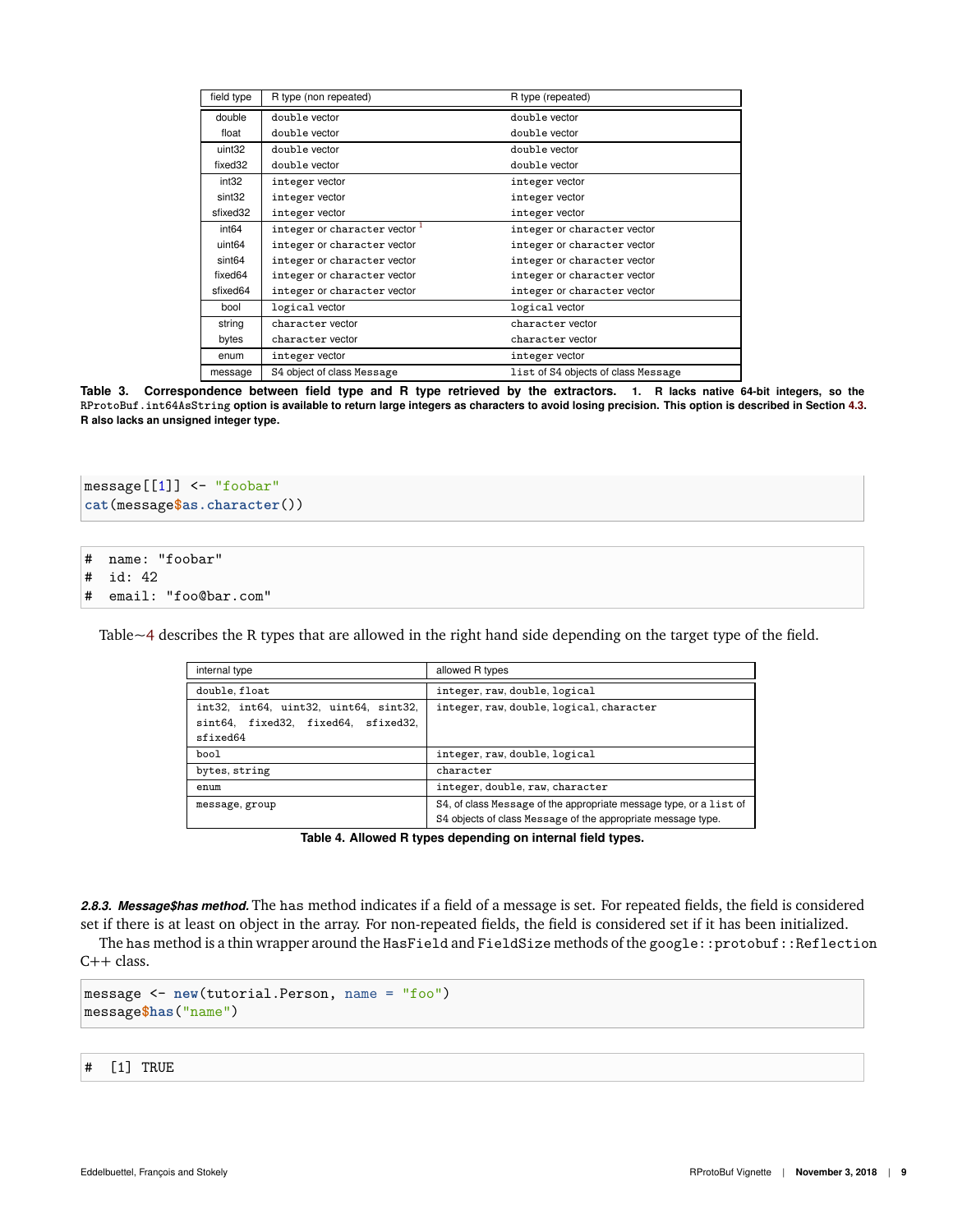message**\$has**("id")

# [1] FALSE

message**\$has**("phone")

# [1] FALSE

<span id="page-9-0"></span>*2.8.4. Message\$clone method.* The clone function creates a new message that is a clone of the message. This function is a wrapper around the methods New and CopyFrom of the google::protobuf::Message C++ class.

```
m1 <- new(tutorial.Person, name = "foo")
m2 <- m1$clone()
m2$email <- "foo@bar.com"
cat(as.character(m1))
```
# name: "foo"

```
cat(as.character(m2))
```

```
# name: "foo"
# email: "foo@bar.com"
```
<span id="page-9-1"></span>*2.8.5. Message\$isInitialized method.* The isInitialized method quickly checks if all required fields have values set. This is a thin wrapper around the IsInitialized method of the google::protobuf::Message C++ class.

```
message <- new(tutorial.Person, name = "foo")
message$isInitialized()
```
# [1] FALSE

```
message$id <- 2
message$isInitialized()
```
# [1] TRUE

<span id="page-9-2"></span>*2.8.6. Message\$serialize method.* The serialize method can be used to serialize the message as a sequence of bytes into a file or a binary connection.

```
message <- new(tutorial.Person, name = "foo", email = "foo@bar.com", id = 2)
tf1 <- tempfile()
tf1
```
# [1] "/tmp/RtmpmCDFHV/file6a011a1a69e6"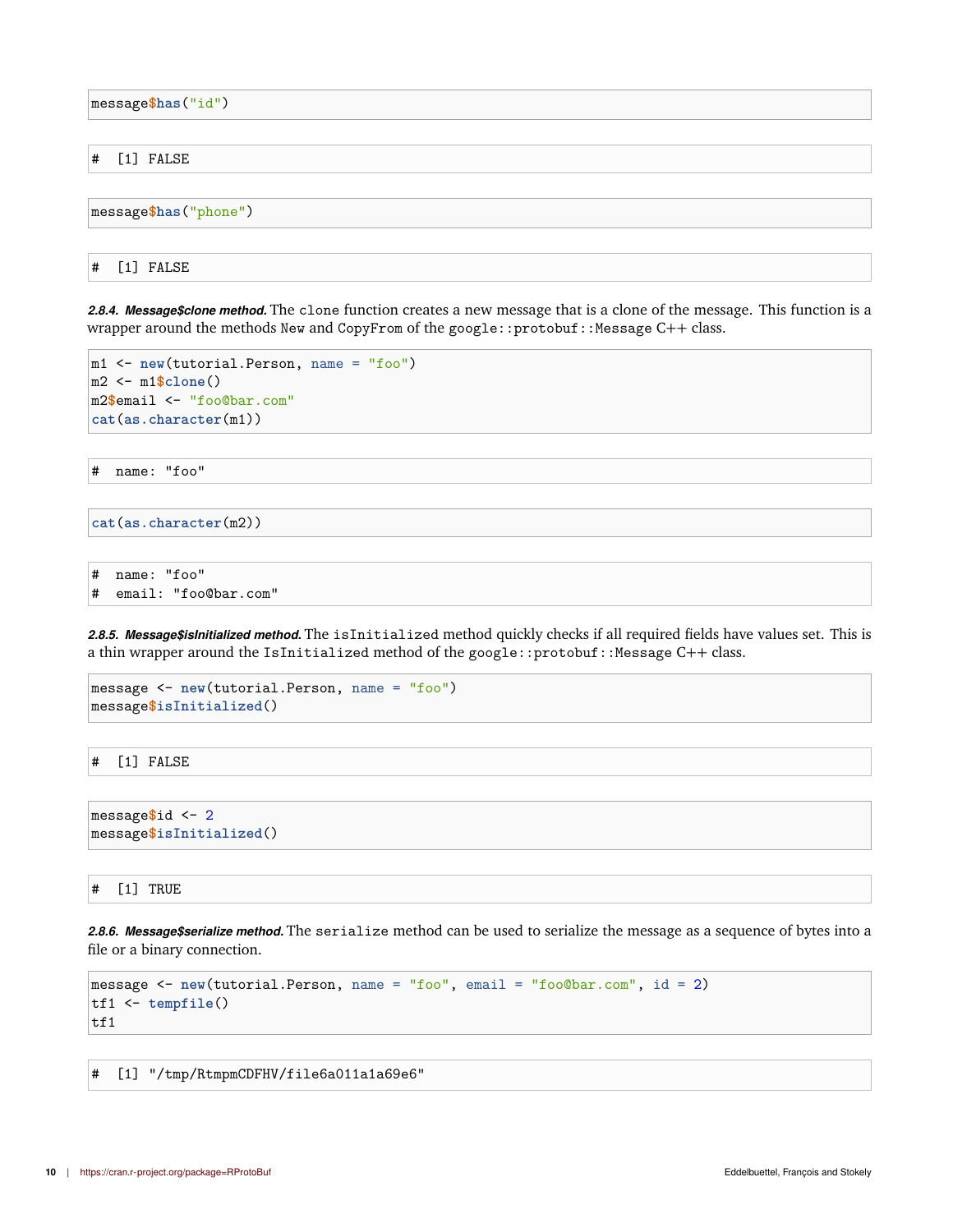```
message$serialize(tf1)
tf2 <- tempfile()
tf2
```
# [1] "/tmp/RtmpmCDFHV/file6a0113c5c890"

```
con <- file(tf2, open = "wb")
message$serialize(con)
close(con)
```
The (temporary) files tf1 and tf2 both contain the message payload as a sequence of bytes. The readBin function can be used to read the files as a raw vector in R:

**readBin**(tf1, **raw**(0), 500)

# [1] 0a 03 66 6f 6f 10 02 1a 0b 66 6f 6f 40 62 61 72 2e 63 6f 6d

```
readBin(tf2, raw(0), 500)
```
# [1] 0a 03 66 6f 6f 10 02 1a 0b 66 6f 6f 40 62 61 72 2e 63 6f 6d

The serialize method can also be used to directly retrieve the payload of the message as a raw vector:

message**\$serialize**(NULL)

# [1] 0a 03 66 6f 6f 10 02 1a 0b 66 6f 6f 40 62 61 72 2e 63 6f 6d

<span id="page-10-0"></span>*2.8.7. Message\$clear method.* The clear method can be used to clear all fields of a message when used with no argument, or a given field.

```
message <- new(tutorial.Person, name = "foo", email = "foo@bar.com", id = 2)
cat(as.character(message))
```

```
# name: "foo"
# id: 2
# email: "foo@bar.com"
```

```
message$clear()
cat(as.character(message))
message <- new(tutorial.Person, name = "foo", email = "foo@bar.com", id = 2)
message$clear("id")
cat(as.character(message))
```
# name: "foo" # email: "foo@bar.com"

The clear method is a thin wrapper around the Clear method of the google::protobuf::Message  $C++$  class.

<span id="page-10-1"></span>*2.8.8. Message\$size method.* The size method is used to query the number of objects in a repeated field of a message :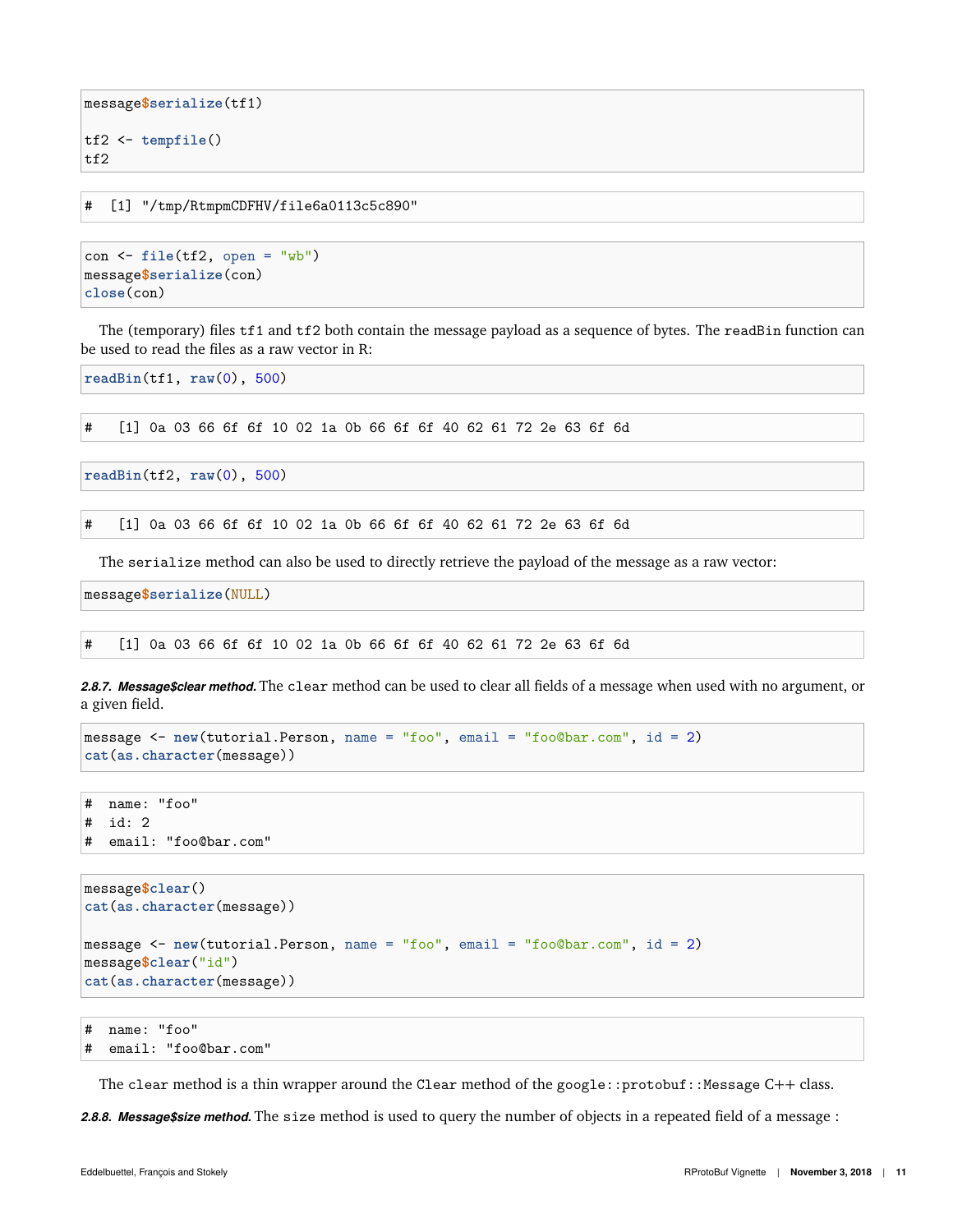```
message <- new(tutorial.Person, name = "foo",
               phone = list(new(tutorial.Person.PhoneNumber,
                                number = "+33(0)...", type = "HOME"),
                            new(tutorial.Person.PhoneNumber,
                                number = "+33(0)*## ", type = "MOBILE")
                            ))
```
message**\$size**("phone")

# [1] 2

**size**( message, "phone")

# [1] 2

The size method is a thin wrapper around the FieldSize method of the google::protobuf::Reflection C++ class.

<span id="page-11-0"></span>*2.8.9. Message\$bytesize method.* The bytesize method retrieves the number of bytes the message would take once serialized. This is a thin wrapper around the ByteSize method of the google::protobuf::Message  $C++$  class.

```
message <- new(tutorial.Person, name = "foo", email = "foo@bar.com", id = 2)
message$bytesize()
```
# [1] 20

**bytesize**(message)

# [1] 20

**length**(message**\$serialize**(NULL))

# [1] 20

<span id="page-11-1"></span>*2.8.10. Message\$swap method.* The swap method can be used to swap elements of a repeated field.

```
message <- new(tutorial.Person, name = "foo",
               phone = list(new(tutorial.Person.PhoneNumber,
                                number =</sup>"+33(0)...", type = "HOME" ),
                            new(tutorial.Person.PhoneNumber,
                                 number = "+33(0)###", type = "MOBILE" )))
message$swap("phone", 1, 2)
cat(as.character(message$phone[[1]]))
```

```
# number: "+33(0)###"
```
# type: MOBILE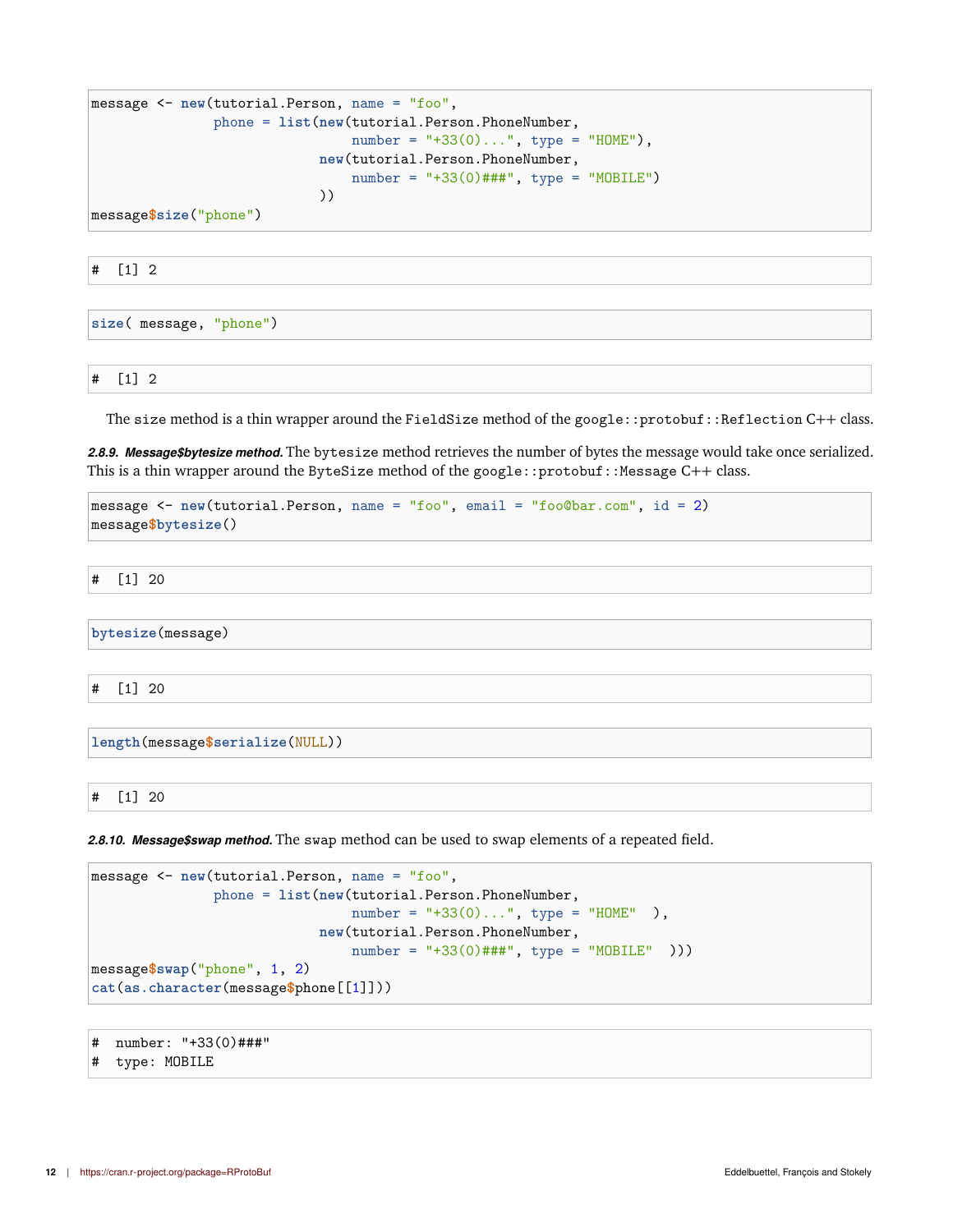**cat**(**as.character**(message**\$**phone[[2]]))

```
# number: "+33(0)..."
```
# type: HOME

```
swap(message, "phone", 1, 2)
cat(as.character(message$phone[[1]]))
```

```
# number: "+33(0)..."
# type: HOME
```

```
cat(as.character(message$phone[[2]]))
```

```
# number: "+33(0)###"
# type: MOBILE
```
<span id="page-12-0"></span>*2.8.11. Message\$set method.* The set method can be used to set values of a repeated field.

```
message <- new(tutorial.Person, name = "foo",
               phone = list(new(tutorial.Person.PhoneNumber,
                                number = "+33(0)...", type = "HOME"),
                            new(tutorial.Person.PhoneNumber,
                                number = "+33(0)###", type = "MOBILE")))
number <- new(tutorial.Person.PhoneNumber, number = "+33(0)---", type = "WORK")
message$set("phone", 1, number)
cat(as.character( message))
```

```
# name: "foo"
# phone {
# number: "+33(0)---"
# type: WORK
# }
# phone {
# number: "+33(0)###"
# type: MOBILE
# }
```
<span id="page-12-1"></span>*2.8.12. Message\$fetch method.* The fetch method can be used to get values of a repeated field.

```
message <- new(tutorial.Person, name = "foo",
               phone = list(new(tutorial.Person.PhoneNumber,
                                number = "+33(0)...", type = "HOME"),
                            new(tutorial.Person.PhoneNumber,
                                number = "+33(0)###", type = "MOBILE" )))
message$fetch("phone", 1)
```
# [[1]] # message of type 'tutorial.Person.PhoneNumber' with 2 fields set

<span id="page-12-2"></span>*2.8.13. Message\$setExtension method.* The setExtension method can be used to set an extension field of the Message.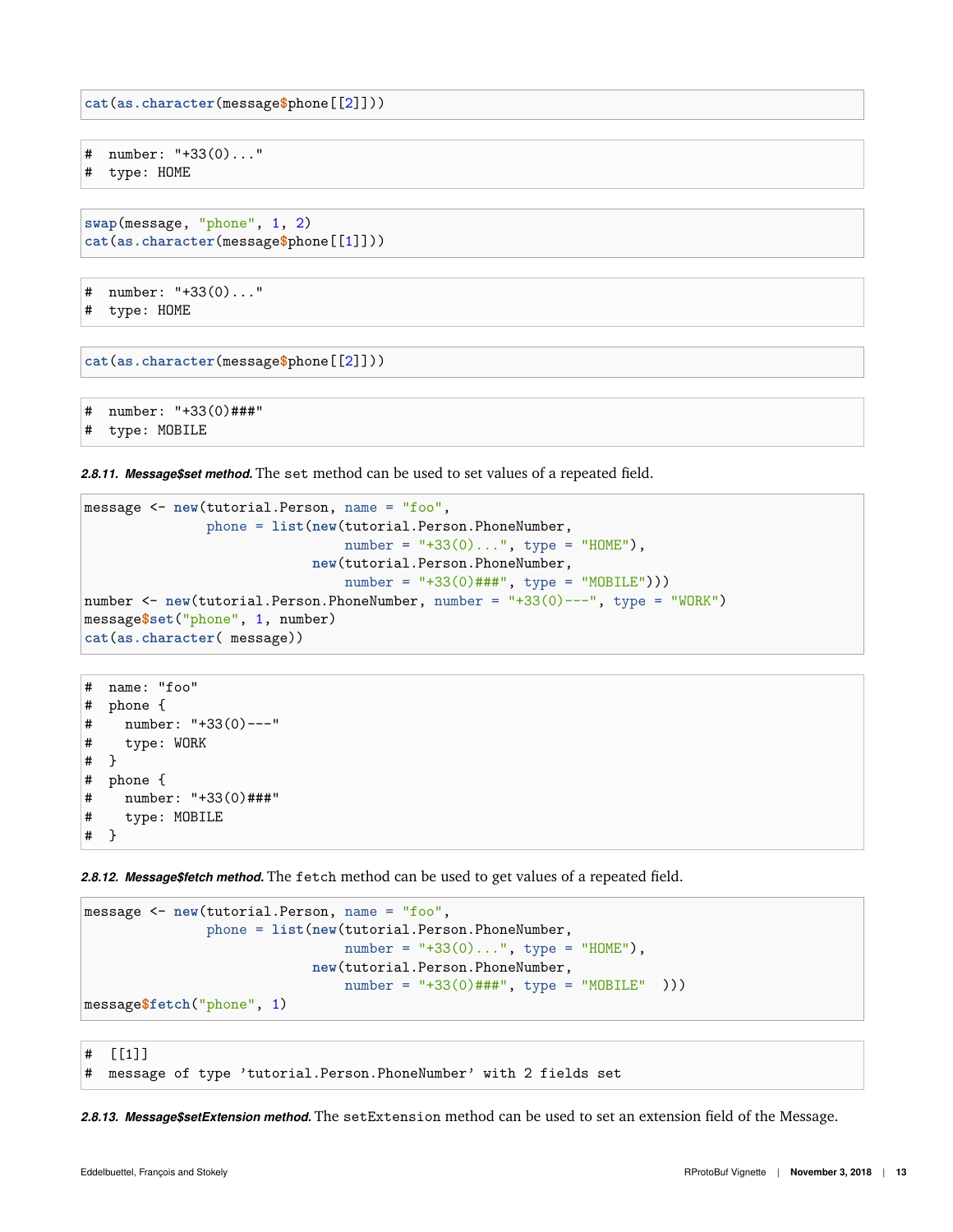```
if (!exists("protobuf_unittest.TestAllTypes", "RProtoBuf:DescriptorPool")) {
    unittest.proto.file <- system.file("unitTests", "data",
                                       "unittest.proto",
                                       package="RProtoBuf")
   readProtoFiles(file=unittest.proto.file)
}
## Test setting a singular extensions.
test <- new(protobuf_unittest.TestAllExtensions)
test$setExtension(protobuf_unittest.optional_int32_extension, as.integer(1))
```
<span id="page-13-0"></span>*2.8.14. Message\$getExtension method.* The getExtension method can be used to get values of an extension.

test**\$getExtension**(protobuf\_unittest.optional\_int32\_extension)

# [1] 1

<span id="page-13-1"></span>*2.8.15. Message\$add method.* The add method can be used to add values to a repeated field.

```
message <- new(tutorial.Person, name = "foo")
phone <- new(tutorial.Person.PhoneNumber, number = "+33(0)...", type = "HOME")
message$add("phone", phone)
cat(message$toString())
```

```
# name: "foo"
# phone {
# number: "+33(0)..."
# type: HOME
# }
```
<span id="page-13-2"></span>*2.8.16. Message\$str method.* The str method gives the R structure of the message. This is rarely useful.

```
message <- new(tutorial.Person, name = "foo", email = "foo@bar.com", id = 2)
message$str()
```

```
# Formal class 'Message' [package "RProtoBuf"] with 2 slots
# ..@ pointer:<externalptr>
# ..@ type : chr "tutorial.Person"
```
**str**(message)

```
# Formal class 'Message' [package "RProtoBuf"] with 2 slots
# ..@ pointer:<externalptr>
# ..@ type : chr "tutorial.Person"
```
<span id="page-13-3"></span>*2.8.17. Message\$as.character method.* The as.character method gives the debug string of the message.

```
message <- new(tutorial.Person, name = "foo", email = "foo@bar.com", id = 2)
cat(message$as.character())
```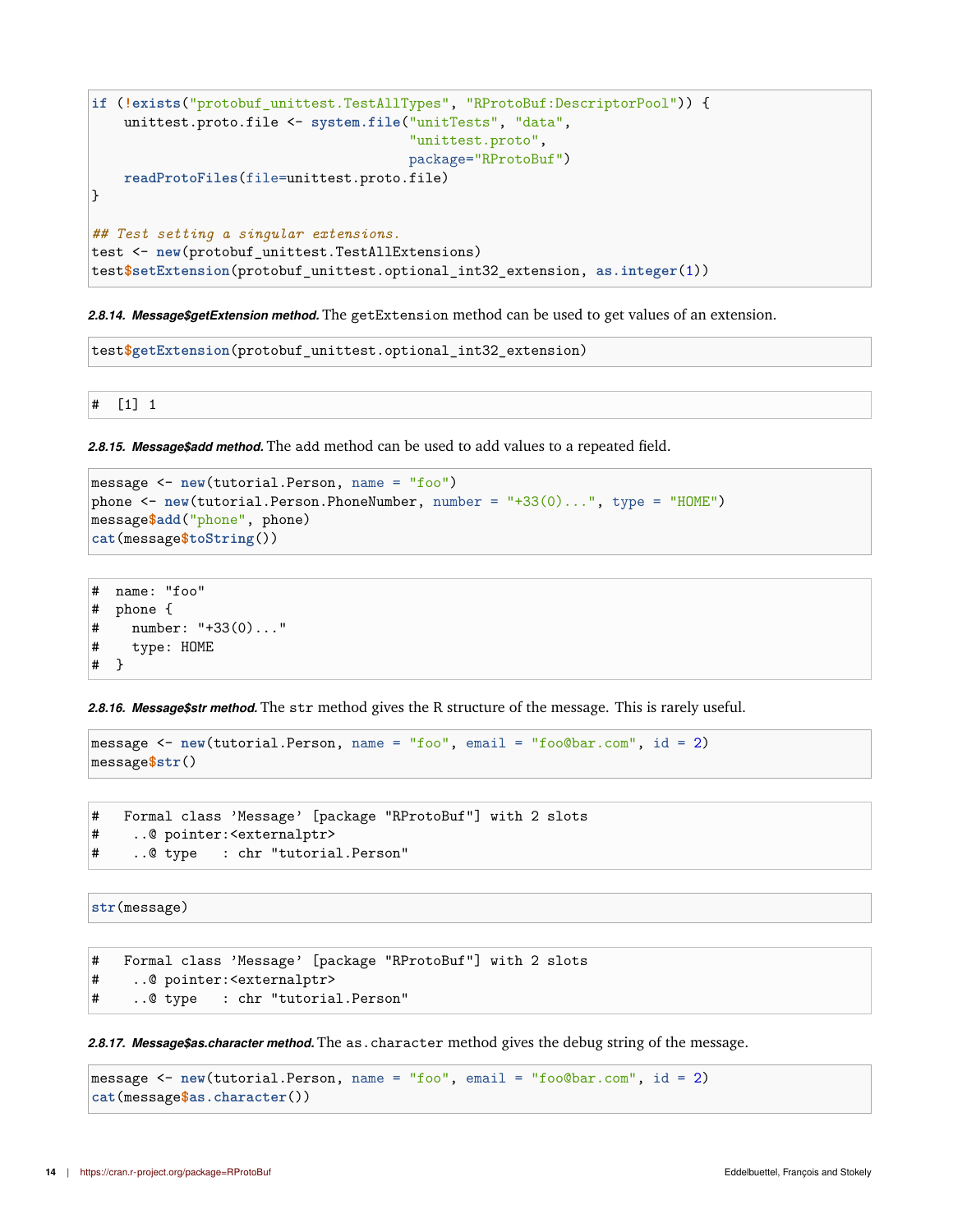- # name: "foo"
- # id: 2
- # email: "foo@bar.com"

**cat**(**as.character**(message))

# name: "foo" # id: 2 # email: "foo@bar.com"

<span id="page-14-0"></span>*2.8.18. Message\$toString method.* toString currently is an alias to the as.character function.

```
message <- new(tutorial.Person, name = "foo", email = "foo@bar.com", id = 2)
cat(message$toString())
```
# name: "foo" # id: 2 # email: "foo@bar.com"

**cat**(**toString**( message))

# name: "foo" # id: 2 # email: "foo@bar.com"

<span id="page-14-1"></span>2.8.19. Message\$as.list method. The as. list method converts the message to a named R list.

```
message <- new(tutorial.Person, name = "foo", email = "foo@bar.com", id = 2)
as.list(message)
```
# \$name # [1] "foo" # # \$id # [1] 2 # # \$email # [1] "foo@bar.com" # # \$phone # list()

The names of the list are the names of the declared fields of the message type, and the content is the same as can be extracted with the \$ operator described in section[~2.8.1.](#page-6-2)

<span id="page-14-2"></span>*2.8.20. Message\$update method.* The update method can be used to update several fields of a message at once.

```
message <- new(tutorial.Person)
update(message, name = "foo", id = 2, email = "foo@bar.com")
```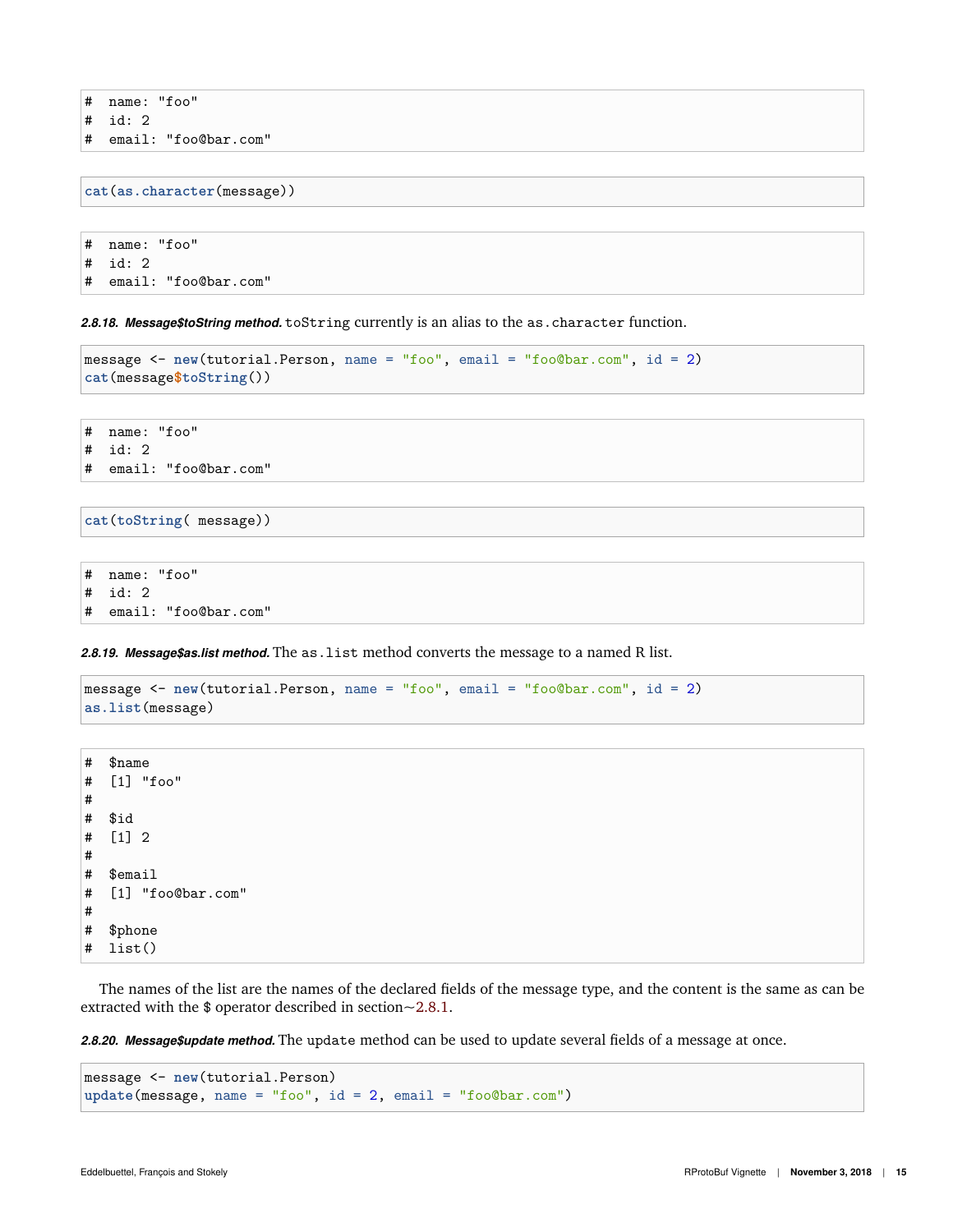# message of type 'tutorial.Person' with 3 fields set

**cat**(message**\$as.character**())

# name: "foo" # id: 2 # email: "foo@bar.com"

<span id="page-15-0"></span>*2.8.21. Message\$descriptor method.* The descriptor method retrieves the descriptor of a message. See section[~2.9](#page-15-2) for more information about message type descriptors.

```
message <- new(tutorial.Person)
message$descriptor()
```
# descriptor for type 'tutorial.Person'

**descriptor**(message)

# descriptor for type 'tutorial.Person'

<span id="page-15-1"></span>*2.8.22. Message\$fileDescriptor method.* The fileDescriptor method retrieves the file descriptor of the descriptor associated with a message. See section[~2.13](#page-30-4) for more information about file descriptors.

```
message <- new(tutorial.Person)
message$fileDescriptor()
```
# file descriptor for package tutorial (addressbook.proto)

```
fileDescriptor(message)
```
# file descriptor for package tutorial (addressbook.proto)

<span id="page-15-2"></span>**2.9. Message descriptors.** Message descriptors are represented in R with the *Descriptor* S4 class. The class contains the slots pointer and type :

| slot    | description                                                                                       |
|---------|---------------------------------------------------------------------------------------------------|
| pointer | external pointer to the Descriptor object of the C++ proto library. Documentation for the         |
|         | Descriptor class is available from the protocol buffer project page: http://code.google.com/apis/ |
|         | protocolbuffers/docs/reference/cpp/google.protobuf.descriptor.html#Descriptor                     |
| type    | fully qualified path of the message type.                                                         |

**Table 5. Description of slots for the Descriptor S4 class**

Similarly to messages, the \$ operator can be used to extract information from the descriptor, or invoke pseudo-methods. Table[~6](#page-16-1) describes the methods defined for the Descriptor class :

<span id="page-15-3"></span>*2.9.1. Extracting descriptors.* The \$ operator, when used on a descriptor object retrieves descriptors that are contained in the descriptor.

This can be a field descriptor (see section $\sim$ 2.10), an enum descriptor (see section $\sim$ 2.11) or a descriptor for a nested type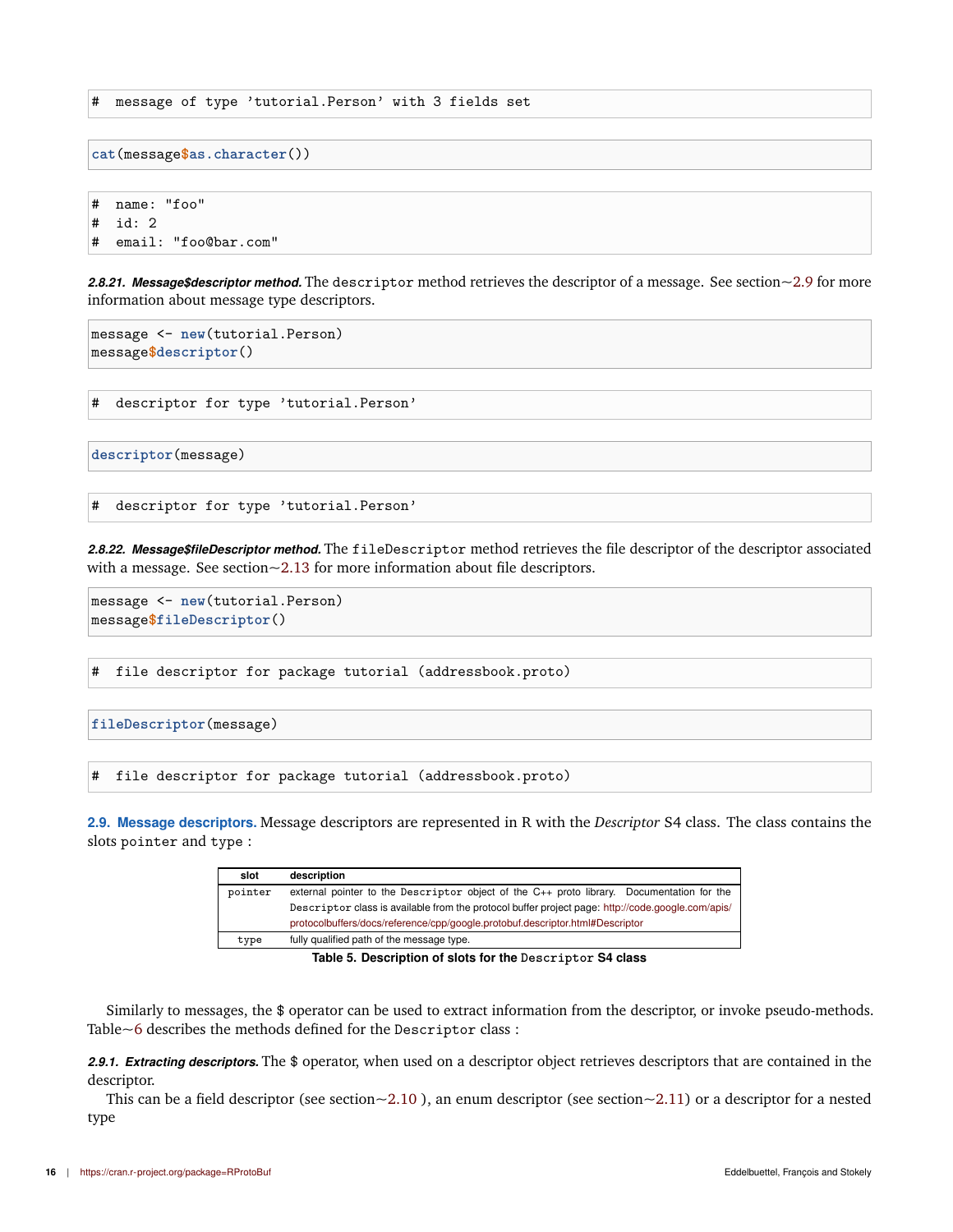<span id="page-16-1"></span>

| <b>Method</b>     | <b>Section</b> | <b>Description</b>                                                              |
|-------------------|----------------|---------------------------------------------------------------------------------|
| new               | 2.9.2          | Creates a prototype of a message described by this descriptor.                  |
| read              | 2.9.3          | Reads a message from a file or binary connection.                               |
| readASCII         | 2.9.4          | Read a message in ASCII format from a file or text connection.                  |
| name              | 2.9.10         | Retrieve the name of the message type associated with this descriptor.          |
| as.character      | 2.9.6          | character representation of a descriptor                                        |
| toString          | 2.9.5          | character representation of a descriptor (same as as . character)               |
| as.list           | 2.9.7          | return a named list of the field, enum, and nested descriptors included in this |
|                   |                | descriptor.                                                                     |
| asMessage         | 2.9.8          | return DescriptorProto message.                                                 |
| fileDescriptor    | 2.9.9          | Retrieve the file descriptor of this descriptor.                                |
| containing_type   | 2.9.11         | Retrieve the descriptor describing the message type containing this descriptor. |
| field count       | 2.9.12         | Return the number of fields in this descriptor.                                 |
| field             | 2.9.13         | Return the descriptor for the specified field in this descriptor.               |
| nested_type_count | 2.9.14         | The number of nested types in this descriptor.                                  |
| nested_type       | 2.9.15         | Return the descriptor for the specified nested type in this descriptor.         |
| enum_type_count   | 2.9.16         | The number of enum types in this descriptor.                                    |
| enum_type         | 2.9.17         | Return the descriptor for the specified enum type in this descriptor.           |

**Table 6. Description of methods for the Descriptor S4 class**

# *# field descriptor*

tutorial.Person**\$**email

# descriptor for field 'email' of type 'tutorial.Person'

#### *# enum descriptor*

tutorial.Person**\$**PhoneType

# descriptor for enum 'PhoneType' with 3 values

# *# nested type descriptor* tutorial.Person**\$**PhoneNumber

# descriptor for type 'tutorial.Person.PhoneNumber'

# *# same as* tutorial.Person.PhoneNumber

# descriptor for type 'tutorial.Person.PhoneNumber'

### <span id="page-16-0"></span>*2.9.2. The new method.* The new method creates a prototype of a message described by the descriptor.

tutorial.Person**\$new**()

# message of type 'tutorial.Person' with 0 fields set

#### **new**(tutorial.Person)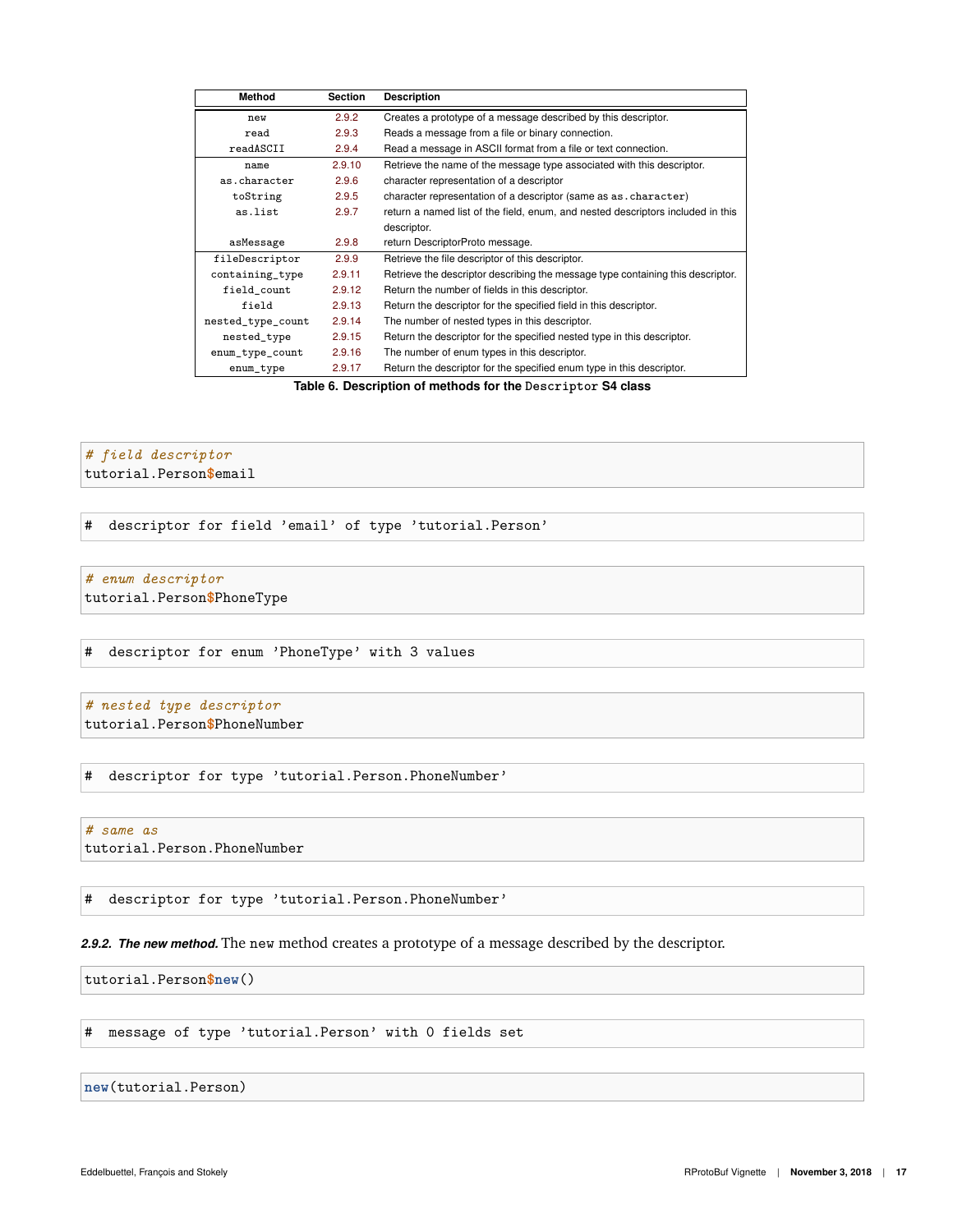# message of type 'tutorial.Person' with 0 fields set

Passing additional arguments to the method allows directly setting the fields of the message at construction time.

```
tutorial.Person$new(email = "foo@bar.com")
```
# message of type 'tutorial.Person' with 1 field set

```
# same as
update(tutorial.Person$new(), email = "foo@bar.com")
```
# message of type 'tutorial.Person' with 1 field set

<span id="page-17-0"></span>*2.9.3. The read method.* The read method is used to read a message from a file or a binary connection.

```
# start by serializing a message
message <- new(tutorial.Person.PhoneNumber,
               type = "HOME", number = "+33(0)....")
tf <- tempfile()
serialize(message, tf)
# now read back the message
m <- tutorial.Person.PhoneNumber$read(tf)
cat(as.character(m))
```

```
# number: "+33(0)...."
# type: HOME
```

```
m <- read( tutorial.Person.PhoneNumber, tf)
cat(as.character(m))
```

```
# number: "+33(0)...."
# type: HOME
```
<span id="page-17-1"></span>*2.9.4. The readASCII method.* The readASCII method is used to read a message from a text file or a character vector.

```
# start by generating the ASCII representation of a message
text <- as.character(new(tutorial.Person, id=1, name="Murray"))
text
```
# [1] "name: \"Murray\"\nid: 1\n"

```
# Then read the ascii representation in as a new message object.
msg <- tutorial.Person$readASCII(text)
```
<span id="page-17-3"></span><span id="page-17-2"></span>*2.9.5. The toString method.* toString currently is an alias to the as.character function.

*2.9.6. The as.character method.* as.character prints the text representation of the descriptor as it would be specified in the .proto file.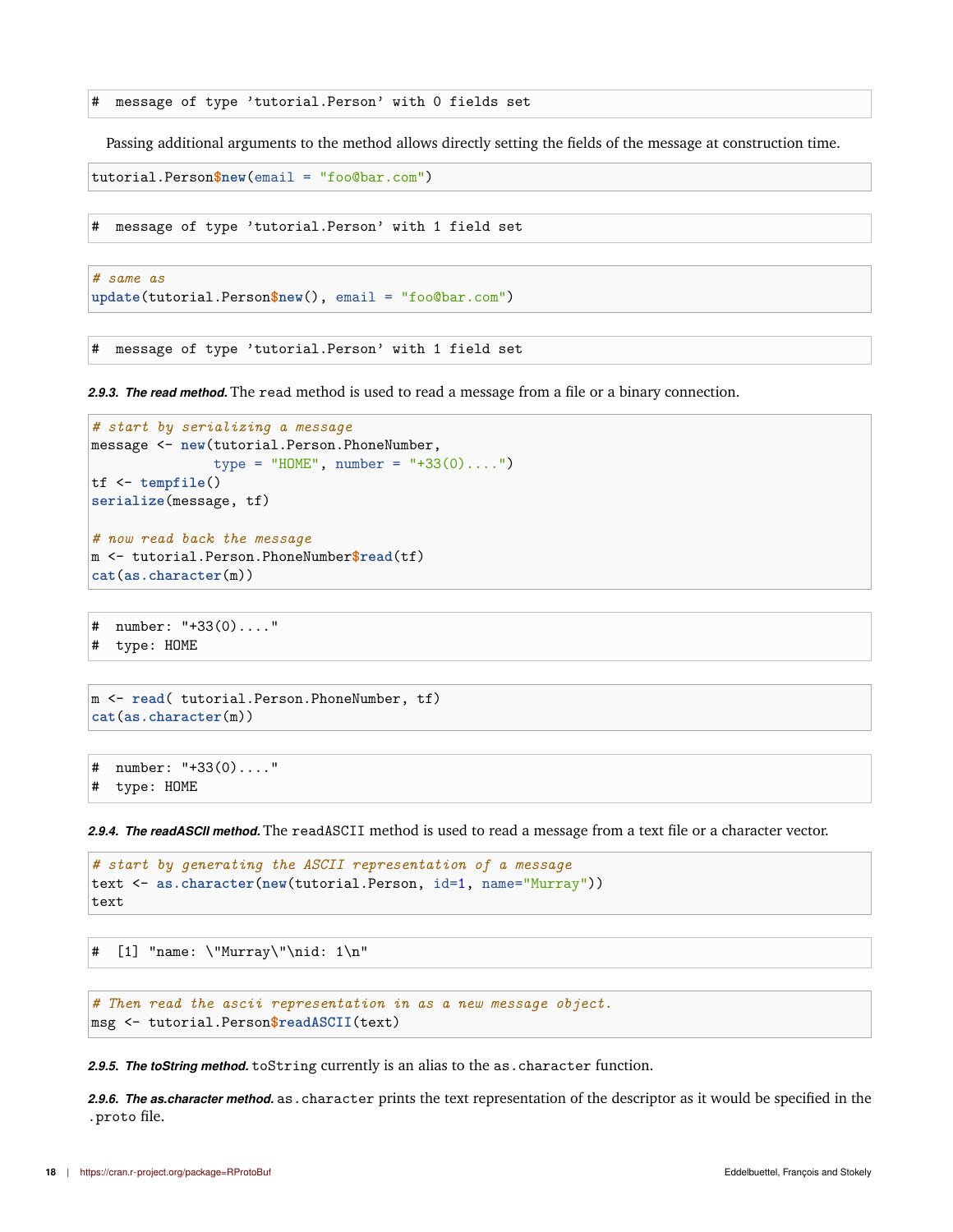desc <- tutorial.Person **cat**(desc**\$toString**())

```
# message Person {
# message PhoneNumber {
# required string number = 1;
# optional .tutorial.Person.PhoneType type = 2 [default = HOME];
# }
# enum PhoneType {
# MOBILE = 0;
# HOME = 1;
\# WORK = 2;
# }
# required string name = 1;
# required int32 id = 2;
# optional string email = 3;
# repeated .tutorial.Person.PhoneNumber phone = 4;
# extensions 100 to 199;
# }
```
**cat**(**toString**(desc))

```
# message Person {
# message PhoneNumber {
# required string number = 1;
# optional .tutorial.Person.PhoneType type = 2 [default = HOME];
# }
# enum PhoneType {
# MOBILE = 0;
# HOME = 1;
\# WORK = 2;
# }
# required string name = 1;
# required int32 id = 2;
    optional string email = 3;
# repeated .tutorial.Person.PhoneNumber phone = 4;
# extensions 100 to 199;
# }
```
**cat**(**as.character**(tutorial.Person))

```
# message Person {
# message PhoneNumber {
# required string number = 1;
# optional .tutorial.Person.PhoneType type = 2 [default = HOME];
\begin{array}{cc} \# & \Big\} \\ \# & \quad \  \  \, \mathrm{e} \end{array}# enum PhoneType {
       MOBILE = 0;# HOME = 1;
\# WORK = 2;
# }
# required string name = 1;
# required int32 id = 2;
```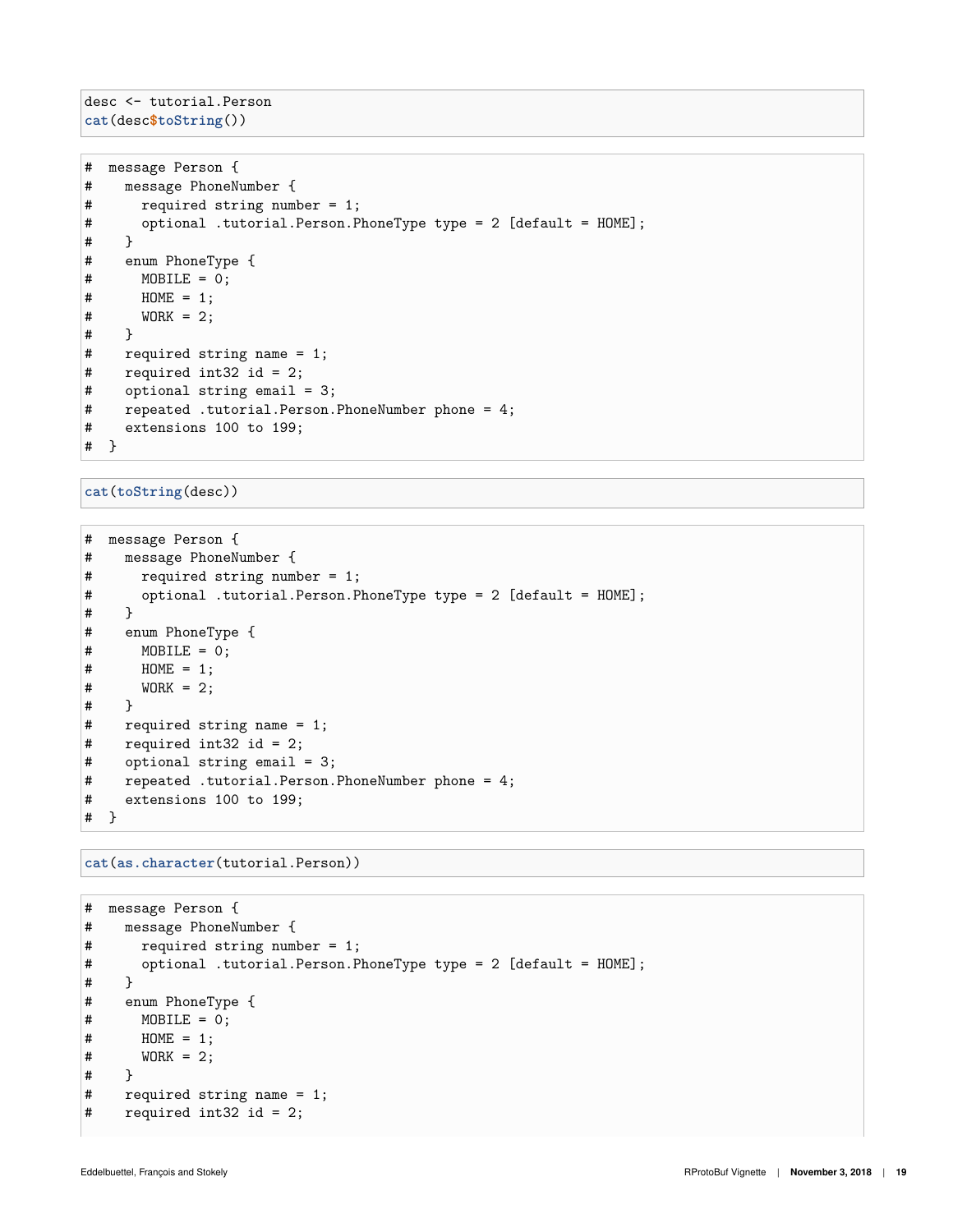```
# optional string email = 3;
# repeated .tutorial.Person.PhoneNumber phone = 4;
# extensions 100 to 199;
# }
```
<span id="page-19-0"></span>*2.9.7. The as.list method.* The as.list method returns a named list of the field, enum, and nested descriptors included in this descriptor.

tutorial.Person**\$as.list**()

```
# $name
# descriptor for field 'name' of type 'tutorial.Person'
#
# $id
# descriptor for field 'id' of type 'tutorial.Person'
#
# $email
# descriptor for field 'email' of type 'tutorial.Person'
#
# $phone
# descriptor for field 'phone' of type 'tutorial.Person'
#
# $PhoneNumber
# descriptor for type 'tutorial.Person.PhoneNumber'
#
# $PhoneType
# descriptor for enum 'PhoneType' with 3 values
```
<span id="page-19-1"></span>2.9.8. The asMessage method. The asMessage method returns a message of type google.protobuf.DescriptorProto of the Descriptor.

tutorial.Person**\$asMessage**()

# message of type 'google.protobuf.DescriptorProto' with 5 fields set

<span id="page-19-2"></span>*2.9.9. The fileDescriptor method.* The fileDescriptor method retrieves the file descriptor of the descriptor. See section[~2.13](#page-30-4) for more information about file descriptors.

```
desc <- tutorial.Person
desc$fileDescriptor()
```
# file descriptor for package tutorial (addressbook.proto)

**fileDescriptor**(desc)

# file descriptor for package tutorial (addressbook.proto)

<span id="page-19-3"></span>*2.9.10. The name method.* The name method can be used to retrieve the name of the message type associated with the descriptor.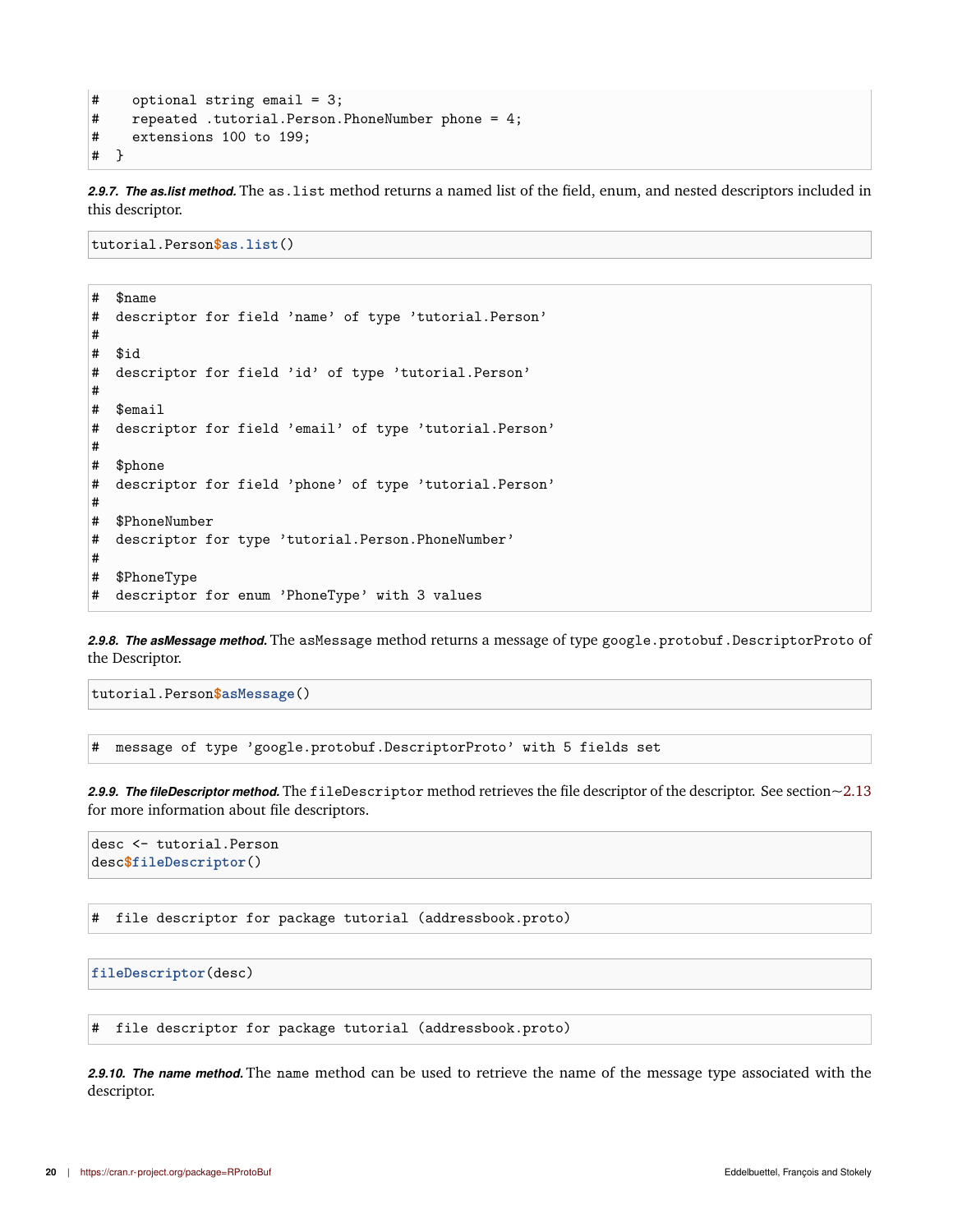*# simple name* tutorial.Person**\$name**()

# [1] "Person"

```
# name including scope
tutorial.Person$name(full = TRUE)
```
# [1] "tutorial.Person"

<span id="page-20-0"></span>*2.9.11. The containing\_type method.* The containing\_type method retrieves the descriptor describing the message type containing this descriptor.

tutorial.Person**\$containing\_type**()

# NULL

tutorial.Person**\$**PhoneNumber**\$containing\_type**()

# descriptor for type 'tutorial.Person'

<span id="page-20-1"></span>*2.9.12. The field\_count method.* The field\_count method retrieves the number of fields in this descriptor.

tutorial.Person**\$field\_count**()

# [1] 4

<span id="page-20-2"></span>*2.9.13. The field method.* The field method returns the descriptor for the specified field in this descriptor.

tutorial.Person**\$field**(1)

# descriptor for field 'name' of type 'tutorial.Person'

<span id="page-20-3"></span>*2.9.14. The nested\_type\_count method.* The nested\_type\_count method returns the number of nested types in this descriptor.

tutorial.Person**\$nested\_type\_count**()

# [1] 1

<span id="page-20-4"></span>*2.9.15. The nested\_type method.* The nested\_type method returns the descriptor for the specified nested type in this descriptor.

tutorial.Person**\$nested\_type**(1)

# descriptor for type 'tutorial.Person.PhoneNumber'

<span id="page-20-5"></span>*2.9.16. The enum\_type\_count method.* The enum\_type\_count method returns the number of enum types in this descriptor.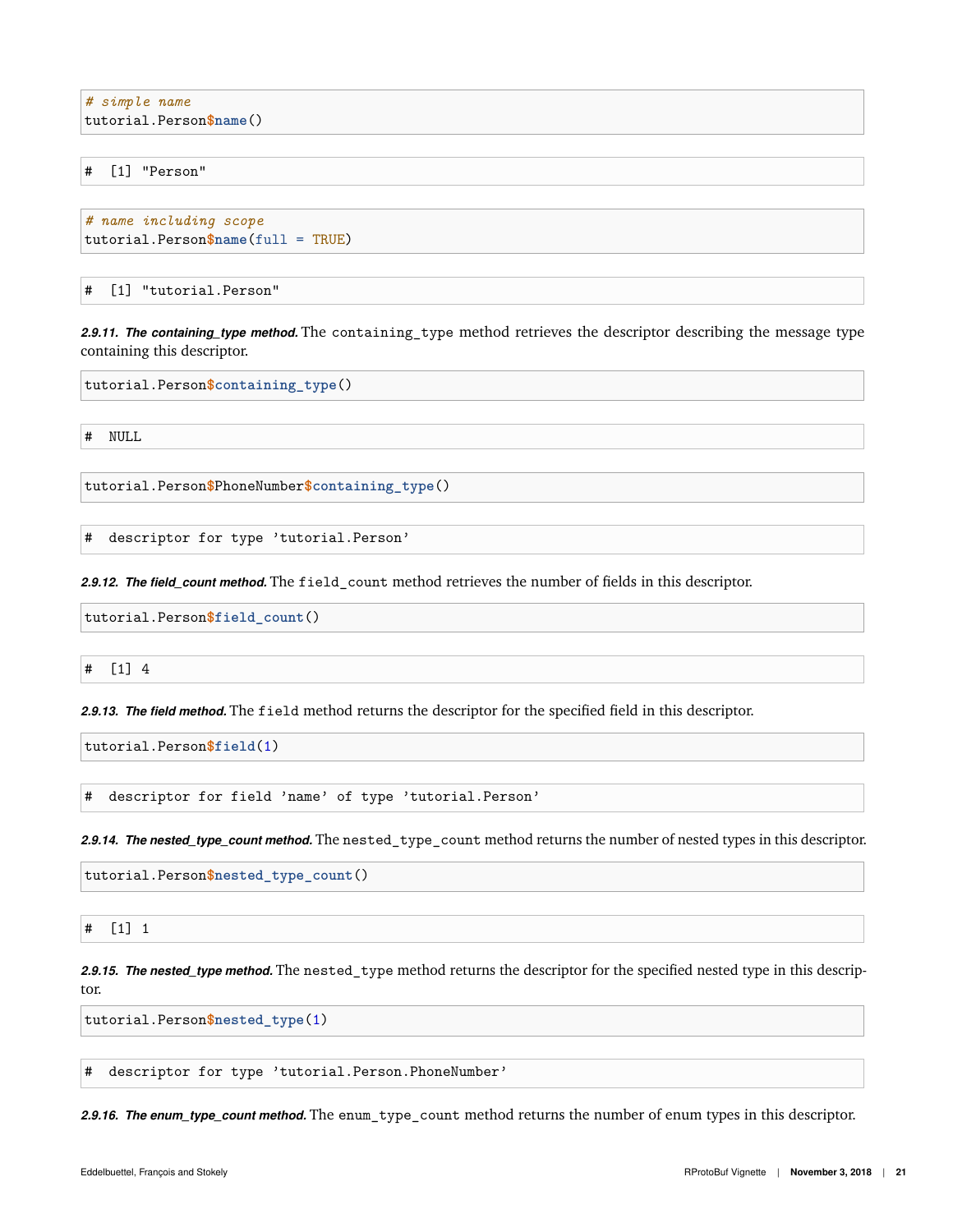tutorial.Person**\$enum\_type\_count**()

#### # [1] 1

<span id="page-21-0"></span>*2.9.17. The enum\_type method.* The enum\_type method returns the descriptor for the specified enum type in this descriptor.

```
tutorial.Person$enum_type(1)
```
# descriptor for enum 'PhoneType' with 3 values

<span id="page-21-1"></span>**2.10. Field descriptors}.** The class *FieldDescriptor* represents field descriptor in R. This is a wrapper S4 class around the google::protobuf::FieldDescriptor C++ class. Table[~8](#page-21-4) describes the methods defined for the FieldDescriptor class.

| slot      | description                                          |
|-----------|------------------------------------------------------|
| pointer   | External pointer to the FieldDescriptor C++ variable |
| name      | simple name of the field                             |
| full name | fully qualified name of the field                    |
| type      | name of the message type where the field is declared |

**Table 7. Description of slots for the FieldDescriptor S4 class**

<span id="page-21-4"></span>

| method            | section | description                                                     |
|-------------------|---------|-----------------------------------------------------------------|
| as.character      | 2.10.1  | character representation of a descriptor                        |
| toString          | 2.10.2  | character representation of a descriptor (same as as character) |
| asMessage         | 2.10.3  | return FieldDescriptorProto message.                            |
| name              | 2.10.4  | Return the name of the field descriptor.                        |
| fileDescriptor    | 2.10.5  | Return the fileDescriptor where this field is defined.          |
| containing_type   | 2.10.6  | Return the containing descriptor of this field.                 |
| is_extension      | 2.10.7  | Return TRUE if this field is an extension.                      |
| number            | 2.10.8  | Gets the declared tag number of the field.                      |
| type              | 2.10.9  | Gets the type of the field.                                     |
| cpp_type          | 2.10.10 | Gets the $C_{++}$ type of the field.                            |
| label             | 2.10.11 | Gets the label of a field (optional, required, or repeated).    |
| is_repeated       | 2.10.12 | Return TRUE if this field is repeated.                          |
| is_required       | 2.10.13 | Return TRUE if this field is required.                          |
| is_optional       | 2.10.14 | Return TRUE if this field is optional.                          |
| has_default_value | 2.10.15 | Return TRUE if this field has a default value.                  |
| default value     | 2.10.16 | Return the default value.                                       |
| message_type      | 2.10.17 | Return the message type if this is a message type field.        |
| enum_type         | 2.10.18 | Return the enum type if this is an enum type field.             |

**Table 8. Description of methods for the FieldDescriptor S4 class**

<span id="page-21-2"></span>*2.10.1. The as.character method.* The as.character method gives the debug string of the field descriptor.

```
cat(as.character(tutorial.Person$PhoneNumber))
```

```
# message PhoneNumber {
# required string number = 1;
# optional .tutorial.Person.PhoneType type = 2 [default = HOME];
# }
```
<span id="page-21-3"></span>*2.10.2. The toString method.* toString is an alias of as.character.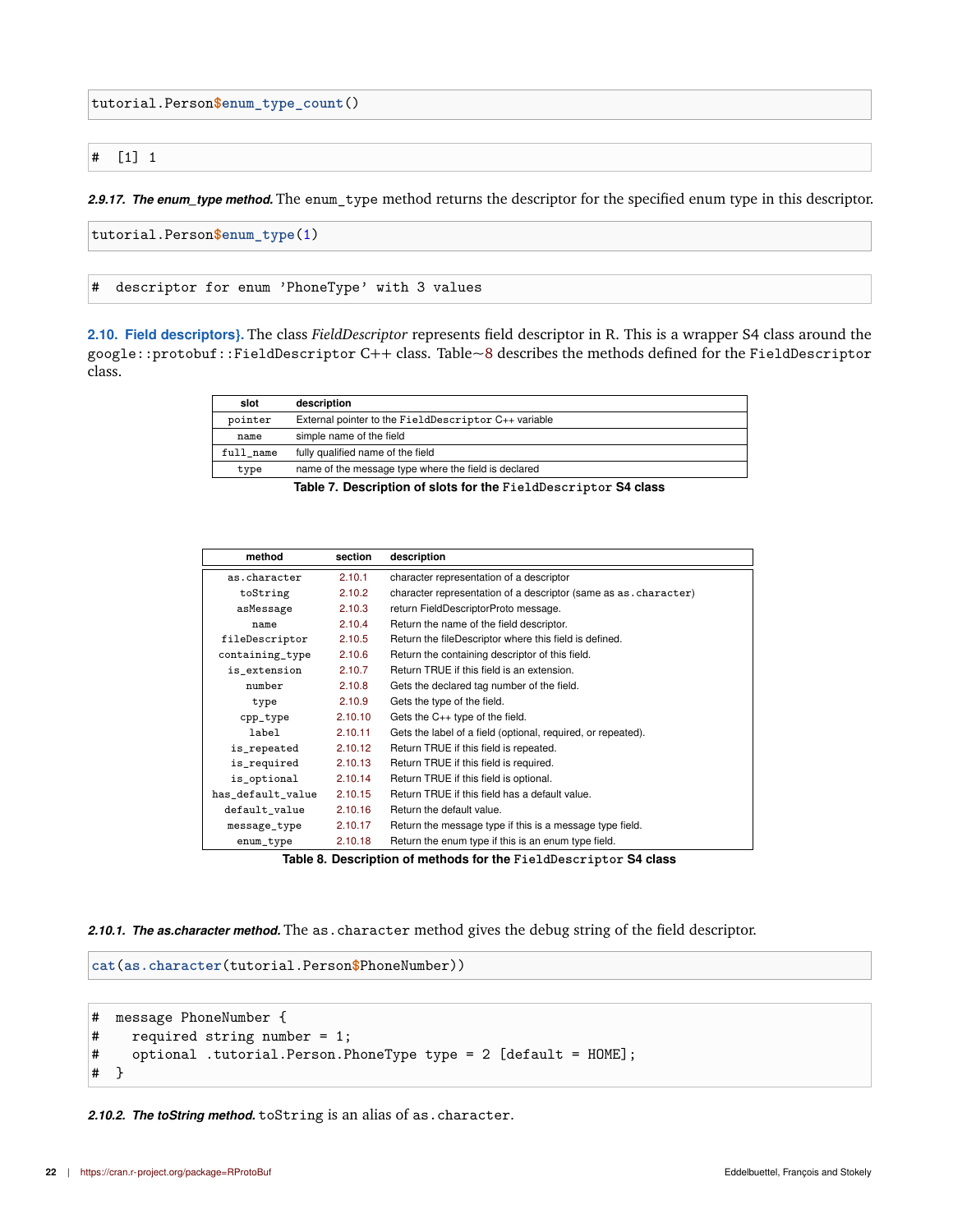**cat**(tutorial.Person.PhoneNumber**\$toString**())

```
# message PhoneNumber {
# required string number = 1;
# optional .tutorial.Person.PhoneType type = 2 [default = HOME];
# }
```
<span id="page-22-0"></span>*2.10.3. The asMessage method.* The asMessage method returns a message of type google.protobuf.FieldDescriptorProto of the FieldDescriptor.

tutorial.Person**\$**id**\$asMessage**()

```
# message of type 'google.protobuf.FieldDescriptorProto' with 4 fields set
```
**cat**(**as.character**(tutorial.Person**\$**id**\$asMessage**()))

```
# name: "id"
```
- # number: 2
- # label: LABEL\_REQUIRED
- # type: TYPE\_INT32

<span id="page-22-1"></span>*2.10.4. The name method.* The name method can be used to retrieve the name of the field descriptor.

*# simple name.* **name**(tutorial.Person**\$**id)

# [1] "id"

```
# name including scope.
name(tutorial.Person$id, full=TRUE)
```
# [1] "tutorial.Person.id"

<span id="page-22-2"></span>*2.10.5. The fileDescriptor method.* The fileDescriptor method can be used to retrieve the file descriptor of the field descriptor.

**fileDescriptor**(tutorial.Person**\$**id)

# file descriptor for package tutorial (addressbook.proto)

tutorial.Person**\$**id**\$fileDescriptor**()

# file descriptor for package tutorial (addressbook.proto)

<span id="page-22-3"></span>*2.10.6. The containing\_type method.* The containing\_type method can be used to retrieve the descriptor for the message type that contains this descriptor.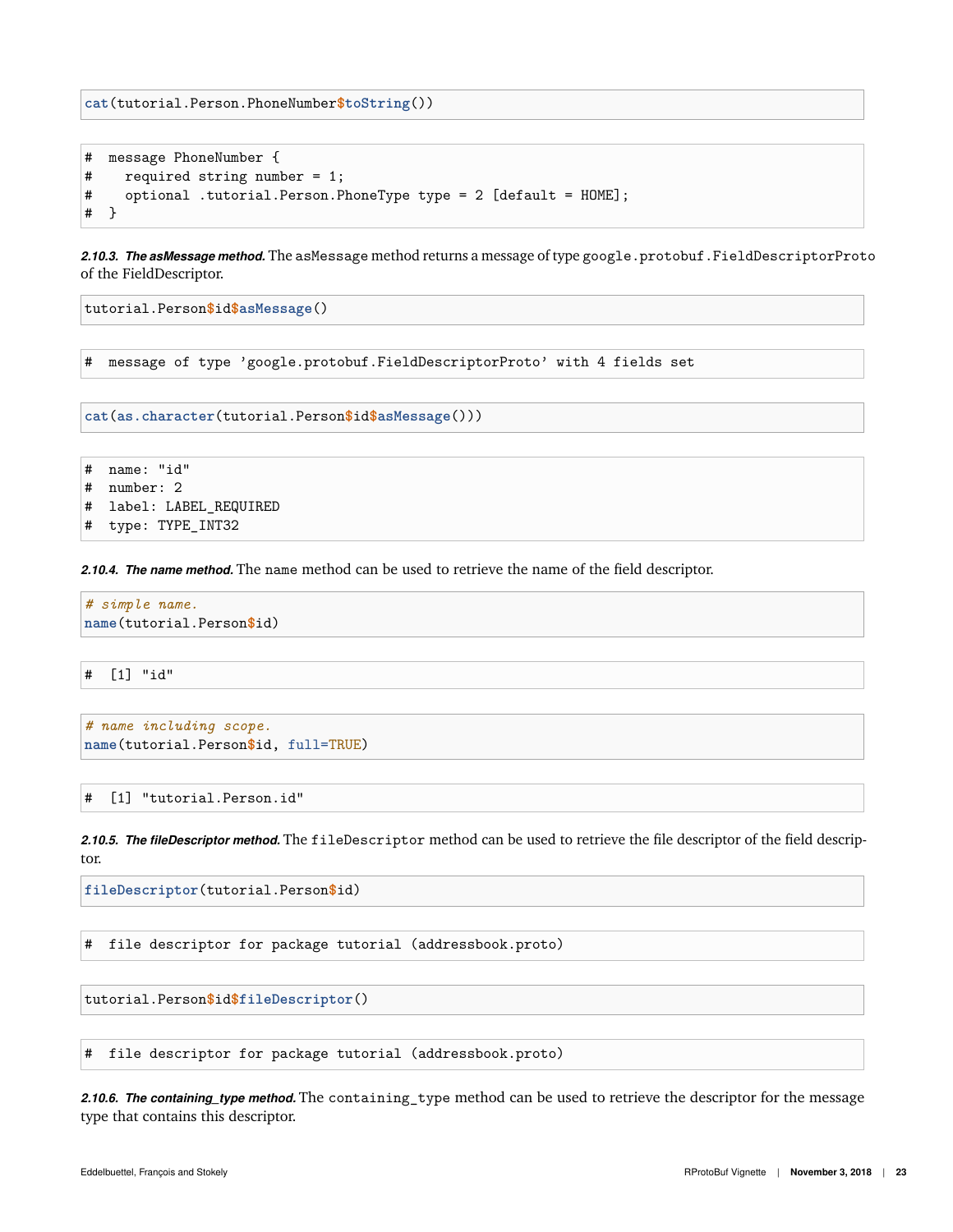**containing\_type**(tutorial.Person**\$**id)

# descriptor for type 'tutorial.Person'

tutorial.Person**\$**id**\$containing\_type**()

# descriptor for type 'tutorial.Person'

<span id="page-23-0"></span>*2.10.7. The is\_extension method.* The is\_extension method returns TRUE if this field is an extension.

**is\_extension**( tutorial.Person**\$**id )

# [1] FALSE

tutorial.Person**\$**id**\$is\_extension**()

# [1] FALSE

<span id="page-23-1"></span>*2.10.8. The number method.* The number method returns the declared tag number of this field.

**number**( tutorial.Person**\$**id )

# [1] 2

tutorial.Person**\$**id**\$number**()

# [1] 2

<span id="page-23-2"></span>*2.10.9. The type method.* The type method can be used to retrieve the type of the field descriptor.

**type**( tutorial.Person**\$**id )

# [1] 5

tutorial.Person**\$**id**\$type**()

# [1] 5

<span id="page-23-3"></span>*2.10.10. The cpp\_type method.* The cpp\_type method can be used to retrieve the C++ type of the field descriptor.

**cpp\_type**( tutorial.Person**\$**id )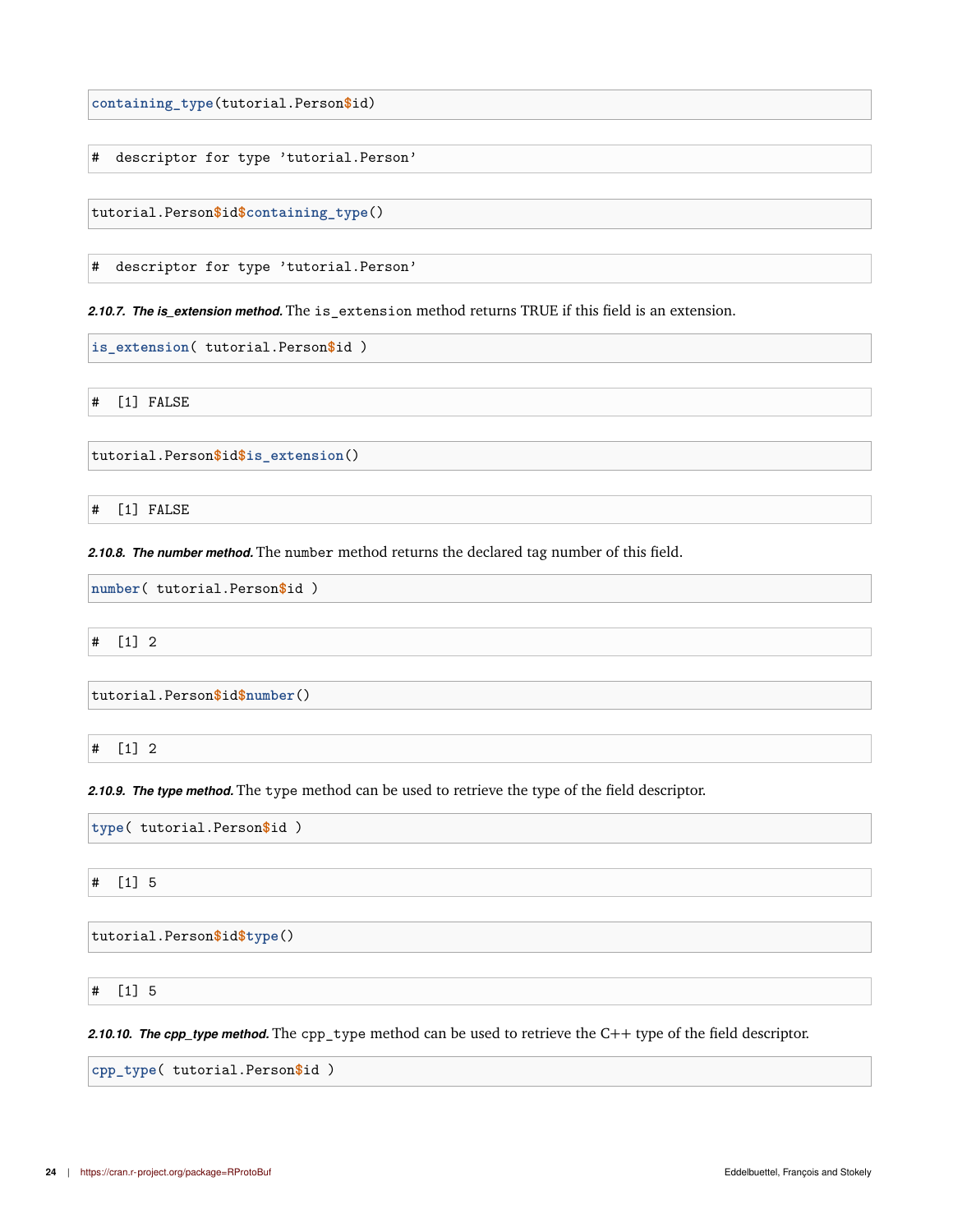# [1] 1

tutorial.Person**\$**id**\$cpp\_type**()

# [1] 1

<span id="page-24-0"></span>*2.10.11. The label method.* Gets the label of a field (optional, required, or repeated). The label method returns the label of a field (optional, required, or repeated). By default it returns a number value, but the optional as.string argument can be provided to return a human readable string representation.

**label**(tutorial.Person**\$**id)

# [1] 2

**label**(tutorial.Person**\$**id, TRUE)

# [1] "LABEL\_REQUIRED"

tutorial.Person**\$**id**\$label**(TRUE)

# [1] "LABEL\_REQUIRED"

<span id="page-24-1"></span>*2.10.12. The is\_repeated method.* The is\_repeated method returns TRUE if this field is repeated.

**is\_repeated**( tutorial.Person**\$**id )

# [1] FALSE

tutorial.Person**\$**id**\$is\_repeated**()

# [1] FALSE

<span id="page-24-2"></span>*2.10.13. The is\_required method.* The is\_required method returns TRUE if this field is required.

**is\_required**( tutorial.Person**\$**id )

# [1] TRUE

tutorial.Person**\$**id**\$is\_required**()

# [1] TRUE

<span id="page-24-3"></span>2.10.14. The is\_optional method. The is\_optional method returns TRUE if this field is optional.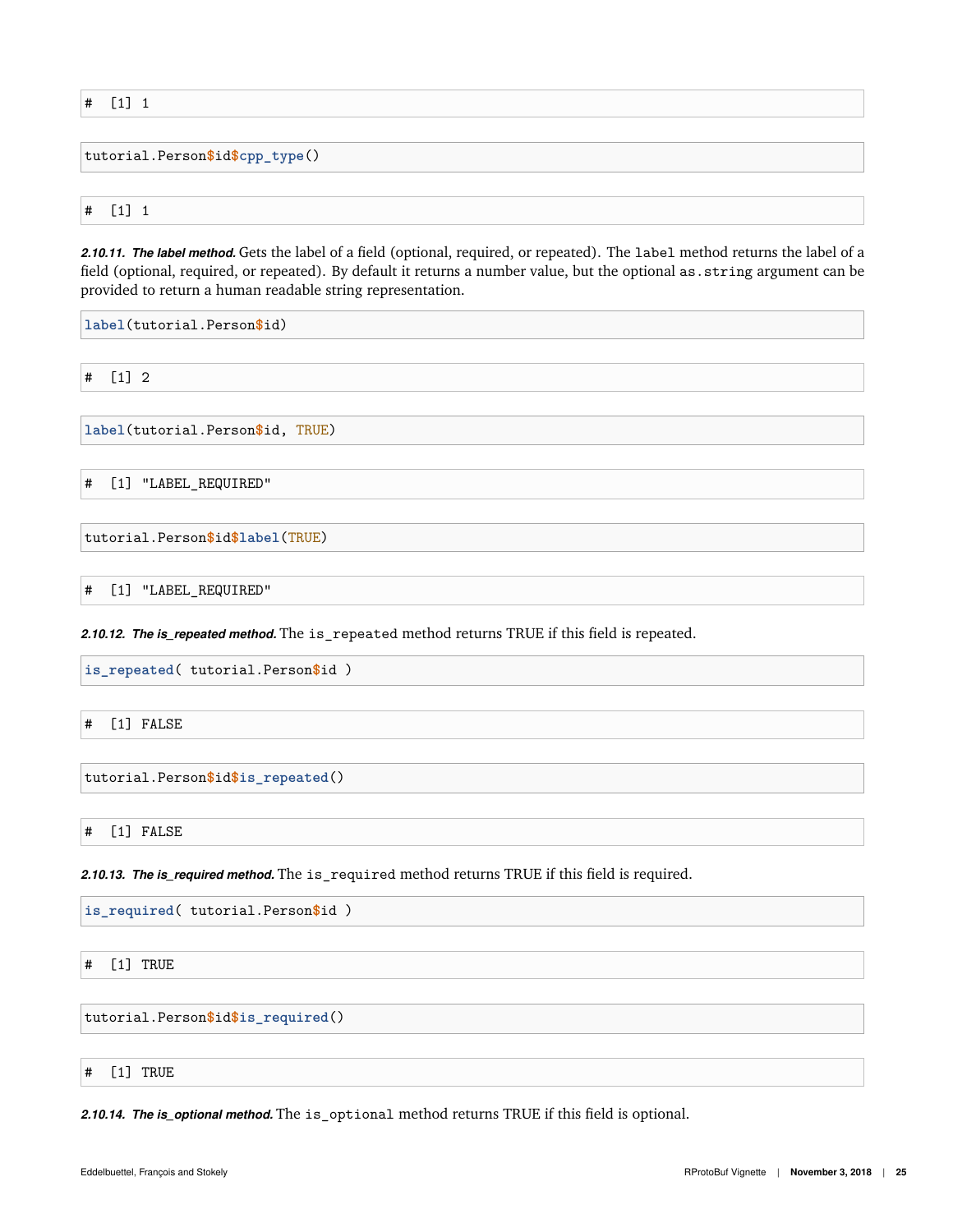**is\_optional**(tutorial.Person**\$**id)

# [1] FALSE

tutorial.Person**\$**id**\$is\_optional**()

# [1] FALSE

<span id="page-25-0"></span>*2.10.15. The has\_default\_value method.* The has\_default\_value method returns TRUE if this field has a default value.

**has\_default\_value**(tutorial.Person**\$**PhoneNumber**\$**type)

# [1] TRUE

**has\_default\_value**(tutorial.Person**\$**PhoneNumber**\$**number)

# [1] FALSE

<span id="page-25-1"></span>*2.10.16. The default\_value method.* The default\_value method returns the default value of a field.

**default\_value**(tutorial.Person**\$**PhoneNumber**\$**type)

# [1] 1

**default\_value**(tutorial.Person**\$**PhoneNumber**\$**number)

# [1] ""

<span id="page-25-2"></span>*2.10.17. The message\_type method.* The message\_type method returns the message type if this is a message type field.

**message\_type**(tutorial.Person**\$**phone)

# descriptor for type 'tutorial.Person.PhoneNumber'

tutorial.Person**\$**phone**\$message\_type**()

# descriptor for type 'tutorial.Person.PhoneNumber'

<span id="page-25-3"></span>*2.10.18. The enum\_type method.* The enum\_type method returns the enum type if this is an enum type field.

**enum\_type**(tutorial.Person**\$**PhoneNumber**\$**type)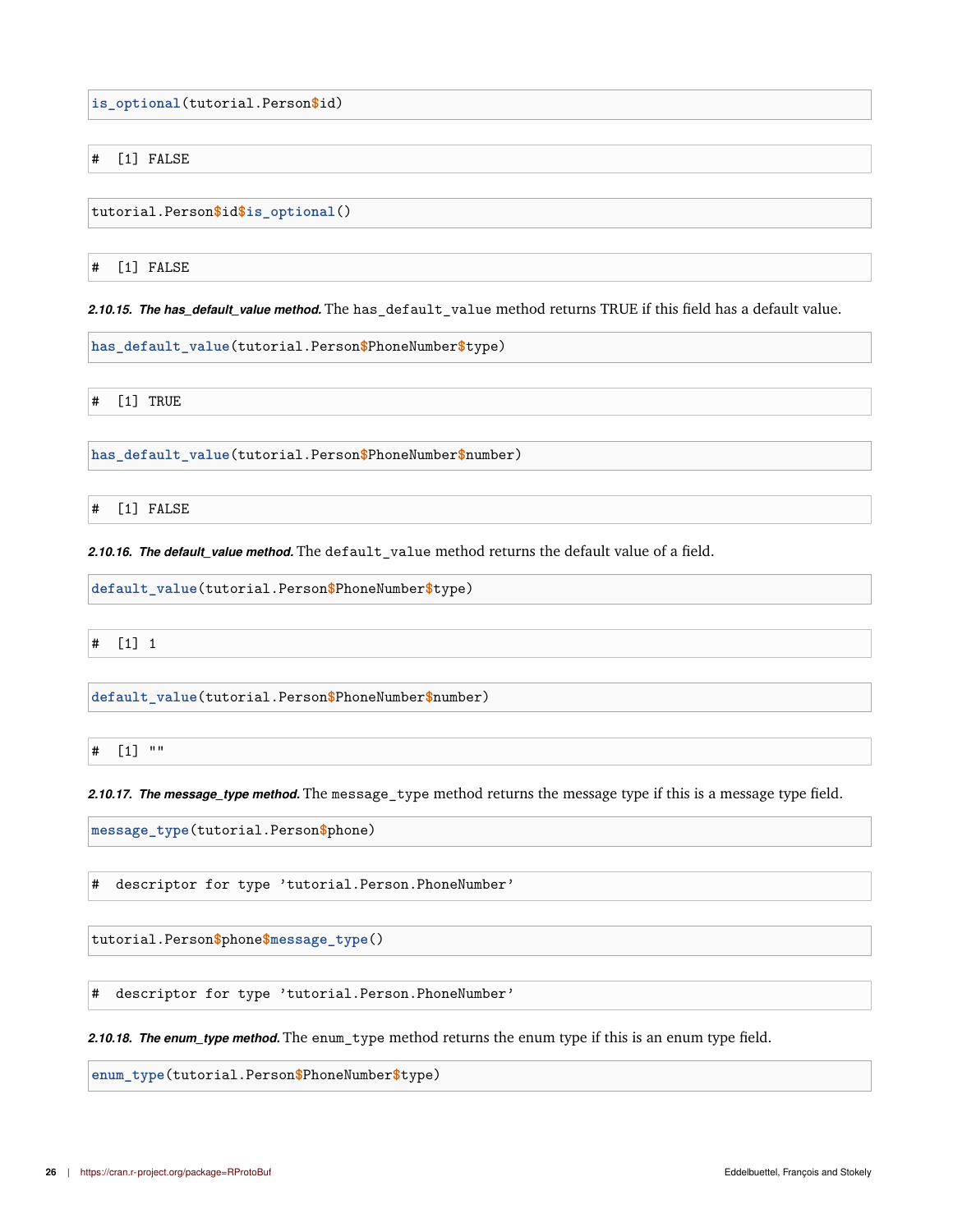# descriptor for enum 'PhoneType' with 3 values

<span id="page-26-0"></span>2.11. Eenum descriptors. The class *EnumDescriptor* is an R wrapper class around the C++ class google::protobuf::EnumDescriptor. Table[~10](#page-26-3) describes the methods defined for the EnumDescriptor class.

| slot      | description                                         |  |
|-----------|-----------------------------------------------------|--|
| pointer   | External pointer to the EnumDescriptor C++ variable |  |
| name      | simple name of the enum                             |  |
| full name | fully qualified name of the enum                    |  |
| type      | name of the message type where the enum is declared |  |
|           |                                                     |  |

**Table 9. Description of slots for the EnumDescriptor S4 class**

<span id="page-26-3"></span>

| method          | section | description                                                                             |  |
|-----------------|---------|-----------------------------------------------------------------------------------------|--|
| as.list         | 2.11.2  | return a named integer vector with the values of the enum and their names.              |  |
| as.character    | 2.11.3  | character representation of a descriptor                                                |  |
| toString        | 2.11.4  | character representation of a descriptor (same as as. character)                        |  |
| asMessage       | 2.11.5  | return EnumDescriptorProto message.                                                     |  |
| name            | 2.11.6  | Return the name of the enum descriptor.                                                 |  |
| fileDescriptor  | 2.11.7  | Return the fileDescriptor where this field is defined.                                  |  |
| containing_type | 2.11.8  | Return the containing descriptor of this field.                                         |  |
| length          | 2.11.9  | Return the number of constants in this enum.                                            |  |
| has             | 2.11.10 | Return TRUE if this enum contains the specified named constant string.                  |  |
| value count     | 2.11.11 | Return the number of constants in this enum (same as length).                           |  |
| value           | 2.11.12 | Return the EnumValueDescriptor of an enum value of specified index, name,<br>or number. |  |

**Table 10. Description of methods for the EnumDescriptor S4 class**

<span id="page-26-1"></span>*2.11.1. Extracting descriptors.* The \$ operator, when used on a EnumDescriptor object retrieves EnumValueDescriptors that are contained in the descriptor.

**name**(tutorial.Person**\$**PhoneType**\$value**(number=2))

# [1] "WORK"

<span id="page-26-2"></span>*2.11.2. The as.list method.* The as.list method creates a named R integer vector that captures the values of the enum and their names.

**as.list**(tutorial.Person**\$**PhoneType)

# \$MOBILE # [1] 0 # # \$HOME # [1] 1 # # \$WORK # [1] 2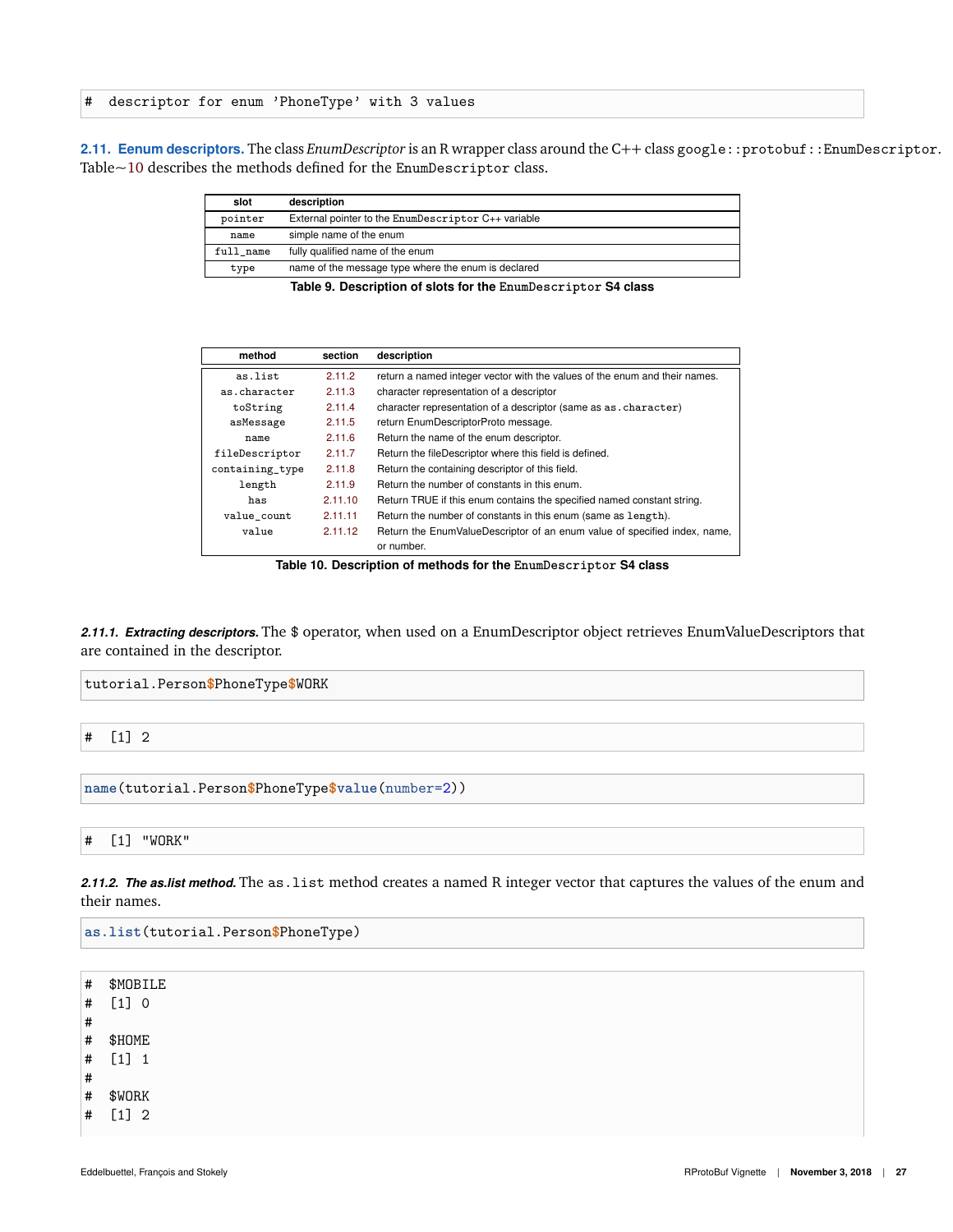<span id="page-27-0"></span>*2.11.3. The as.character method.* The as.character method gives the debug string of the enum type.

```
cat(as.character(tutorial.Person$PhoneType ))
```

```
# enum PhoneType {
# MOBILE = 0;
\# HOME = 1;
\# WORK = 2;
# }
```
<span id="page-27-1"></span>*2.11.4. The toString method.* The toString method gives the debug string of the enum type.

<span id="page-27-2"></span>{ tostringmethod3} cat(toString(tutorial.Person\$PhoneType))

2.11.5. The asMessage method. The asMessage method returns a message of type google.protobuf.EnumDescriptorProto of the EnumDescriptor.

```
tutorial.Person$PhoneType$asMessage()
```
# message of type 'google.protobuf.EnumDescriptorProto' with 2 fields set

```
cat(as.character(tutorial.Person$PhoneType$asMessage()))
```

```
# name: "PhoneType"
# value {
# name: "MOBILE"
# number: 0
# }
# value {
# name: "HOME"
# number: 1
# }
# value {
# name: "WORK"
# number: 2
# }
```
<span id="page-27-3"></span>*2.11.6. The name method.* The name method can be used to retrieve the name of the enum descriptor.

```
# simple name.
name( tutorial.Person$PhoneType )
```

```
# [1] "PhoneType"
```

```
# name including scope.
name( tutorial.Person$PhoneType, full=TRUE )
```

```
# [1] "tutorial.Person.PhoneType"
```
<span id="page-27-4"></span>*2.11.7. The fileDescriptor method.* The fileDescriptor method can be used to retrieve the file descriptor of the enum descriptor.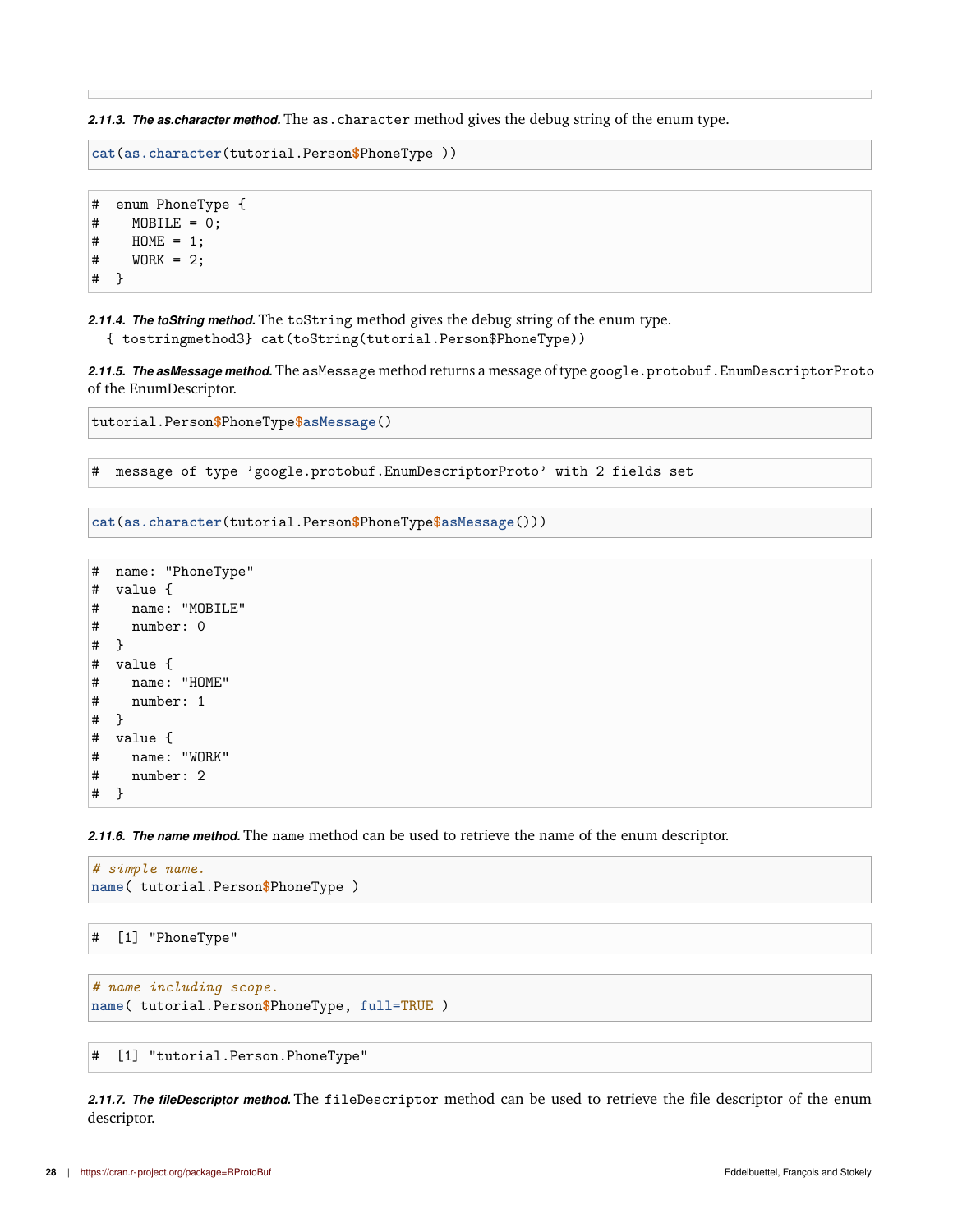**fileDescriptor**(tutorial.Person**\$**PhoneType)

# file descriptor for package tutorial (addressbook.proto)

tutorial.Person**\$**PhoneType**\$fileDescriptor**()

# file descriptor for package tutorial (addressbook.proto)

<span id="page-28-0"></span>*2.11.8. The containing\_type method.* The containing\_type method can be used to retrieve the descriptor for the message type that contains this enum descriptor.

tutorial.Person**\$**PhoneType**\$containing\_type**()

# descriptor for type 'tutorial.Person'

<span id="page-28-1"></span>*2.11.9. The length method.* The length method returns the number of constants in this enum.

**length**(tutorial.Person**\$**PhoneType)

# [1] 3

tutorial.Person**\$**PhoneType**\$length**()

# [1] 3

<span id="page-28-2"></span>*2.11.10. The has method.* The has method returns TRUE if this enum contains the specified named constant string.

tutorial.Person**\$**PhoneType**\$has**("WORK")

# [1] TRUE

tutorial.Person**\$**PhoneType**\$has**("nonexistant")

# [1] FALSE

<span id="page-28-3"></span>*2.11.11. The value\_count method.* The value\_count method returns the number of constants in this enum.

**value\_count**(tutorial.Person**\$**PhoneType)

# [1] 3

tutorial.Person**\$**PhoneType**\$value\_count**()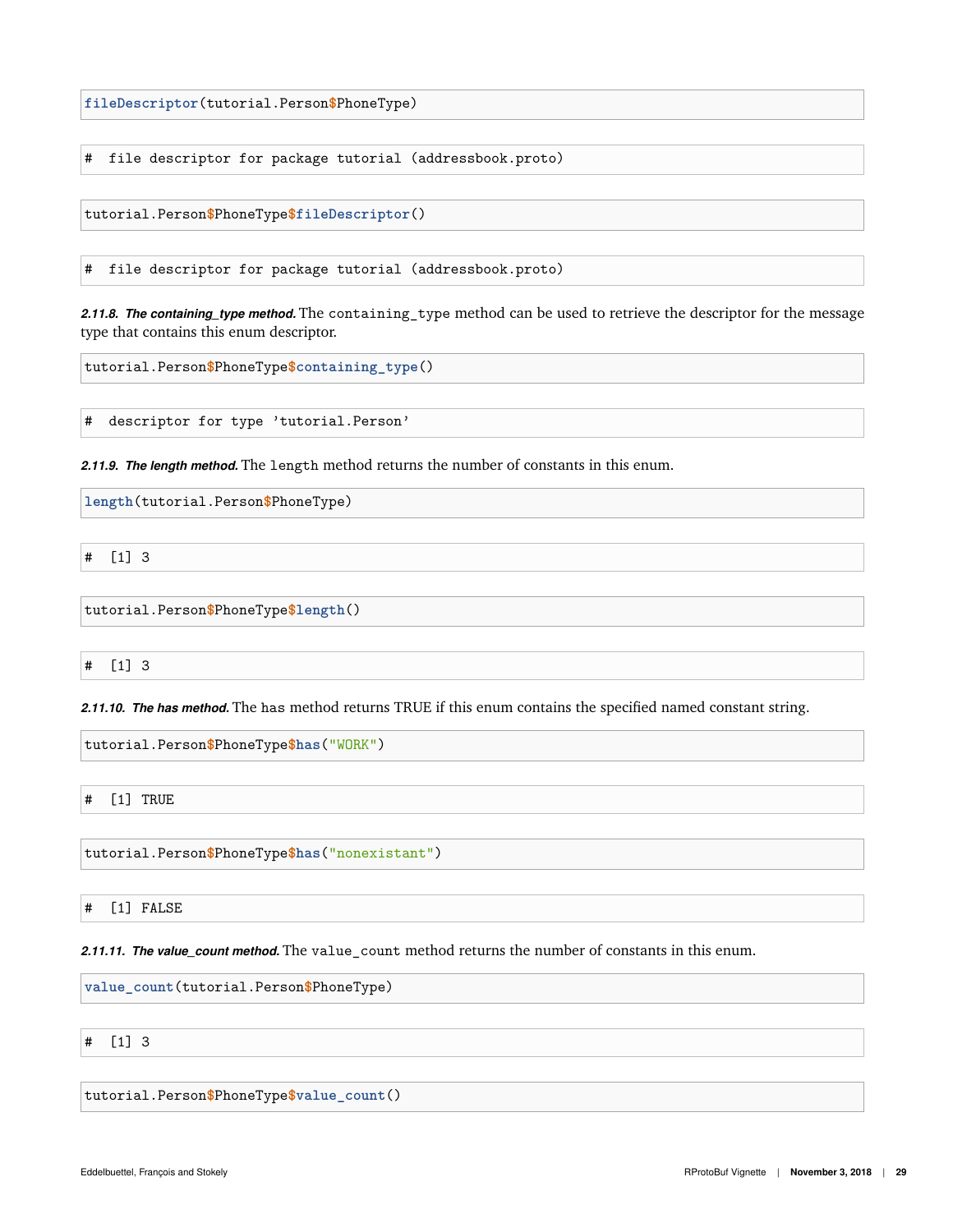#### # [1] 3

<span id="page-29-0"></span>*2.11.12. The value method.* The value method extracts an EnumValueDescriptor. Exactly one argument of 'index', 'number', or 'name' must be specified to identify which constant is desired.

```
tutorial.Person$PhoneType$value(1)
# enum value descriptor tutorial.Person.MOBILE
tutorial.Person$PhoneType$value(name="HOME")
# enum value descriptor tutorial.Person.HOME
tutorial.Person$PhoneType$value(number=1)
# enum value descriptor tutorial.Person.HOME
```
<span id="page-29-1"></span>2.12. Enum value descriptors. The class *EnumValueDescriptor* is an R wrapper class around the C++ class google::protobuf::EnumVal Table[~12](#page-29-4) describes the methods defined for the EnumValueDescriptor class.

| slot      | description                                              |
|-----------|----------------------------------------------------------|
| pointer   | External pointer to the EnumValueDescriptor C++ variable |
| name      | simple name of the enum value                            |
| full name | fully qualified name of the enum value                   |

**Table 11. Description of slots for the EnumValueDescriptor S4 class**

<span id="page-29-4"></span>

| method                                                                | section | description                                                        |
|-----------------------------------------------------------------------|---------|--------------------------------------------------------------------|
| number                                                                | 2.12.1  | return the number of this EnumValueDescriptor.                     |
| name                                                                  | 2.12.2  | Return the name of the enum value descriptor.                      |
| enum_type                                                             | 2.12.3  | return the EnumDescriptor type of this EnumValueDescriptor.        |
| as.character                                                          | 2.12.4  | character representation of a descriptor.                          |
| toString                                                              | 2.12.5  | character representation of a descriptor (same as as . character). |
| asMessage                                                             | 2.12.6  | return EnumValueDescriptorProto message.                           |
| Table 12. Description of methods for the EnumValueDescriptor S4 class |         |                                                                    |

<span id="page-29-2"></span>*2.12.1. The number method.* The number method can be used to retrieve the number of the enum value descriptor.

**number**(tutorial.Person**\$**PhoneType**\$value**(number=2))

#### # [1] 2

<span id="page-29-3"></span>*2.12.2. The name method.* The name method can be used to retrieve the name of the enum value descriptor.

*# simple name.* **name**(tutorial.Person**\$**PhoneType**\$value**(number=2))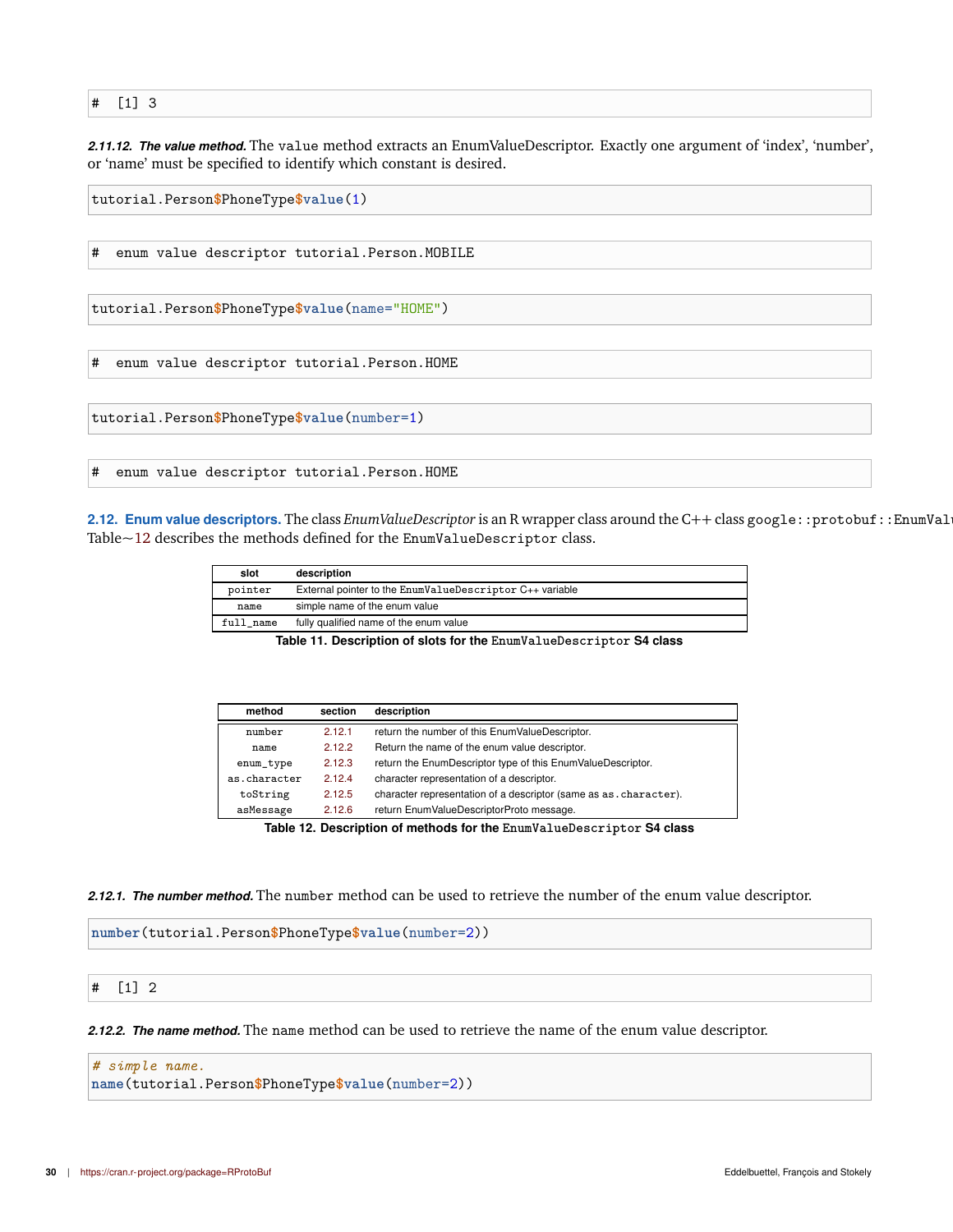# [1] "WORK"

```
# name including scope.
name(tutorial.Person$PhoneType$value(number=2), full=TRUE)
```
[1] "tutorial.Person.WORK"

<span id="page-30-0"></span>*2.12.3. The enum\_type method.* The enum\_type method can be used to retrieve the EnumDescriptor of the enum value descriptor.

**enum\_type**(tutorial.Person**\$**PhoneType**\$value**(number=2))

# descriptor for enum 'PhoneType' with 3 values

<span id="page-30-1"></span>*2.12.4. The as.character method.* The as.character method gives the debug string of the enum value type.

**cat**(**as.character**(tutorial.Person**\$**PhoneType**\$value**(number=2)))

# WORK = 2;

<span id="page-30-2"></span>*2.12.5. The toString method.* The toString method gives the debug string of the enum value type.

**cat**(**toString**(tutorial.Person**\$**PhoneType**\$value**(number=2)))

# WORK = 2;

<span id="page-30-3"></span>2.12.6. The asMessage method. The asMessage method returns a message of type google.protobuf.EnumValueDescriptorProto of the EnumValueDescriptor.

tutorial.Person**\$**PhoneType**\$value**(number=2)**\$asMessage**()

# message of type 'google.protobuf.EnumValueDescriptorProto' with 2 fields set

**cat**(**as.character**(tutorial.Person**\$**PhoneType**\$value**(number=2)**\$asMessage**()))

# name: "WORK"

# number: 2

<span id="page-30-4"></span>**2.13. File descriptors.** File descriptors describe a whole .proto file and are represented in R with the *FileDescriptor* S4 class. The class contains the slots pointer, filename, and package :

Similarly to messages, the \$ operator can be used to extract fields from the file descriptor (in this case, types defined in the file), or invoke pseudo-methods. Table[~14](#page-31-1) describes the methods defined for the FileDescriptor class.

f <- tutorial.Person**\$fileDescriptor**() f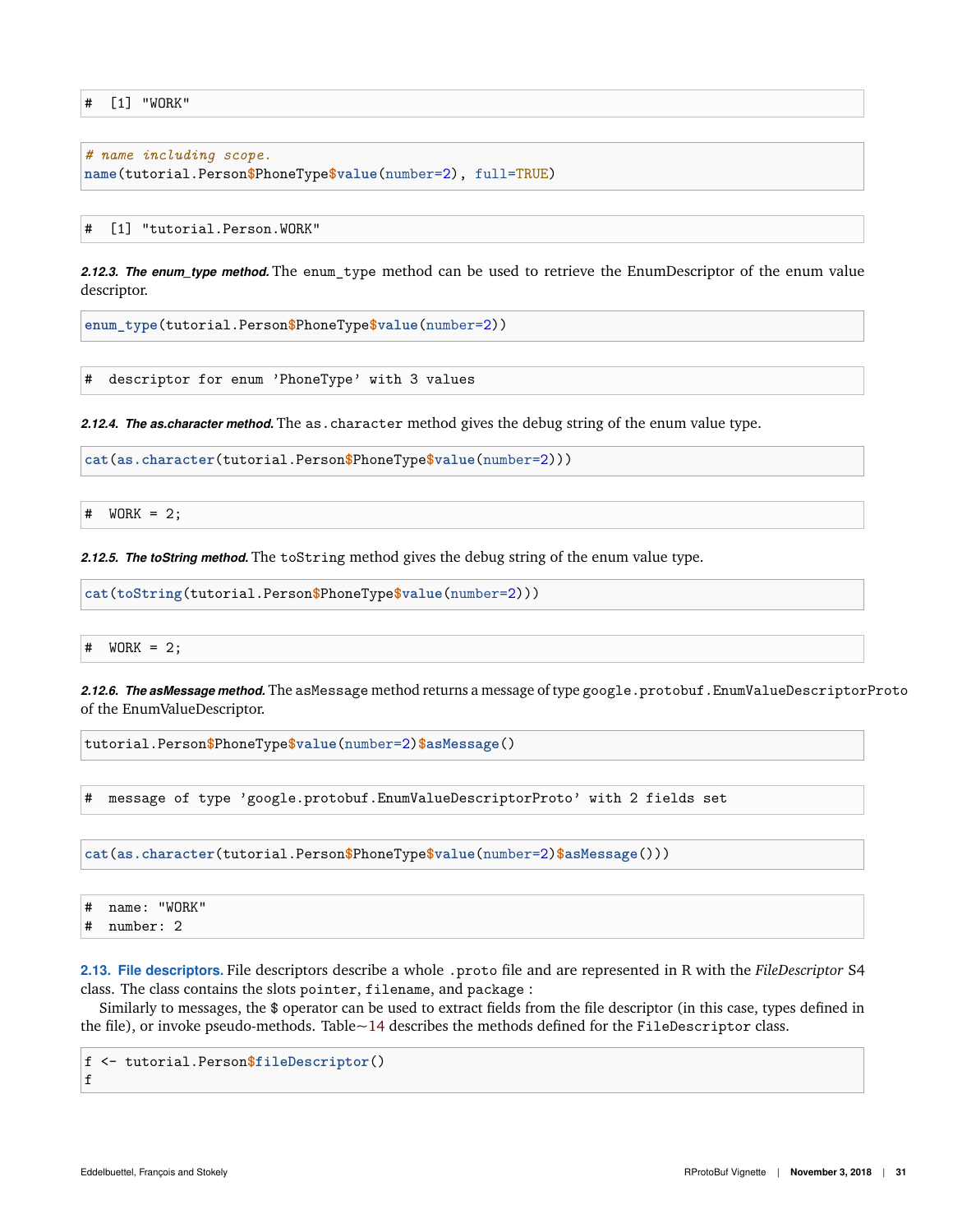| slot     | description                                                                                     |  |  |
|----------|-------------------------------------------------------------------------------------------------|--|--|
| pointer  | external pointer to the FileDescriptor object of the C++ proto library. Documentation for       |  |  |
|          | the FileDescriptor class is available from the protocol buffer project page: http://developers. |  |  |
|          | google.com/protocol-buffers/docs/reference/cpp/google.protobuf.descriptor.html#FileDescriptor   |  |  |
| filename | fully qualified pathname of the . proto file.                                                   |  |  |
| package  | package name defined in this . proto file.                                                      |  |  |

**Table 13. Description of slots for the FileDescriptor S4 class**

# file descriptor for package tutorial (addressbook.proto)

#### f**\$**Person

<span id="page-31-1"></span># descriptor for type 'tutorial.Person'

| method       | section | description                                                               |  |
|--------------|---------|---------------------------------------------------------------------------|--|
| name         | 2.13.5  | Return the filename for this FileDescriptorProto.                         |  |
| package      | 2.13.6  | Return the file-level package name specified in this FileDescriptorProto. |  |
| as.character | 2.13.1  | character representation of a descriptor.                                 |  |
| toString     | 2.13.2  | character representation of a descriptor (same as as . character).        |  |
| asMessage    | 2.13.3  | return FileDescriptorProto message.                                       |  |
| as.list      | 2.13.4  | return named list of descriptors defined in this file descriptor.         |  |

**Table 14. Description of methods for the FileDescriptor S4 class**

<span id="page-31-0"></span>*2.13.1. The as.character method.* The as.character method gives the debug string of the file descriptor.

```
cat(as.character(fileDescriptor(tutorial.Person)))
```

```
# syntax = "proto2";
#
# package tutorial;
#
# option java_package = "com.example.tutorial";
# option java_outer_classname = "AddressBookProtos";
#
# message Person {
# message PhoneNumber {
# required string number = 1;
# optional .tutorial.Person.PhoneType type = 2 [default = HOME];
# }
# enum PhoneType {
# MOBILE = 0;
# HOME = 1;
# WORK = 2;
# }
# required string name = 1;
# required int32 id = 2;
# optional string email = 3;
# repeated .tutorial.Person.PhoneNumber phone = 4;
# extensions 100 to 199;
# }
#
# message AddressBook {
```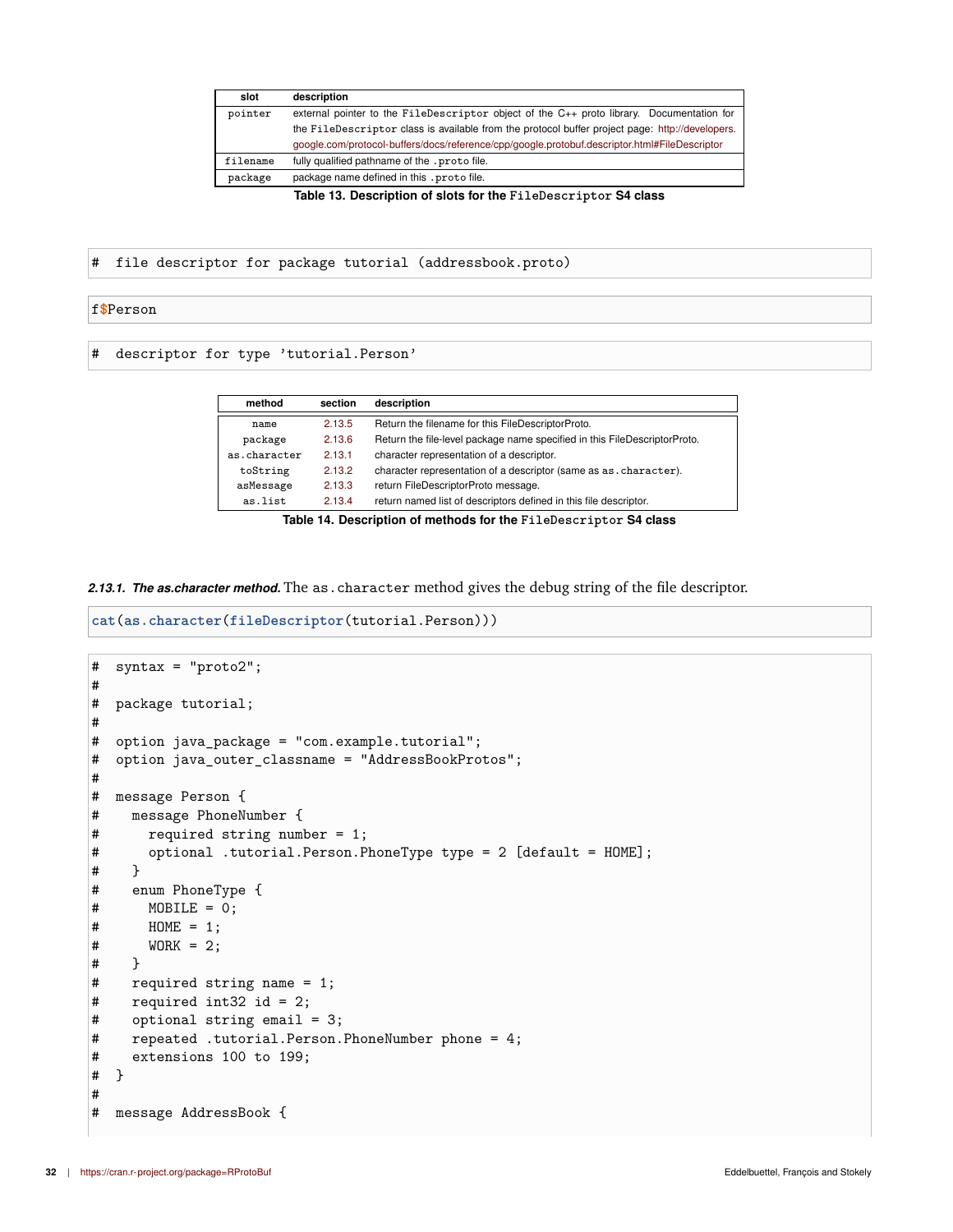```
# repeated .tutorial.Person person = 1;
# }
#
# service EchoService {
# rpc Echo(.tutorial.Person) returns (.tutorial.Person);
# }
```
<span id="page-32-0"></span>*2.13.2. The toString method.* toString is an alias of as.character.

```
cat(fileDescriptor(tutorial.Person)$toString())
```

```
# syntax = "proto2";
#
# package tutorial;
#
# option java_package = "com.example.tutorial";
# option java_outer_classname = "AddressBookProtos";
#
# message Person {
# message PhoneNumber {
# required string number = 1;
# optional .tutorial.Person.PhoneType type = 2 [default = HOME];
# }
# enum PhoneType {
# MOBILE = 0;
# HOME = 1;
# WORK = 2;
# }
# required string name = 1;
# required int32 id = 2;
# optional string email = 3;
# repeated .tutorial.Person.PhoneNumber phone = 4;
# extensions 100 to 199;
# }
#
# message AddressBook {
# repeated .tutorial.Person person = 1;
# }
#
# service EchoService {
# rpc Echo(.tutorial.Person) returns (.tutorial.Person);
# }
```
<span id="page-32-1"></span>*2.13.3. The asMessage method.* The asMessage method returns a protocol buffer message representation of the file descriptor.

**asMessage**(tutorial.Person**\$fileDescriptor**())

# message of type 'google.protobuf.FileDescriptorProto' with 5 fields set

**cat**(**as.character**(**asMessage**(tutorial.Person**\$fileDescriptor**())))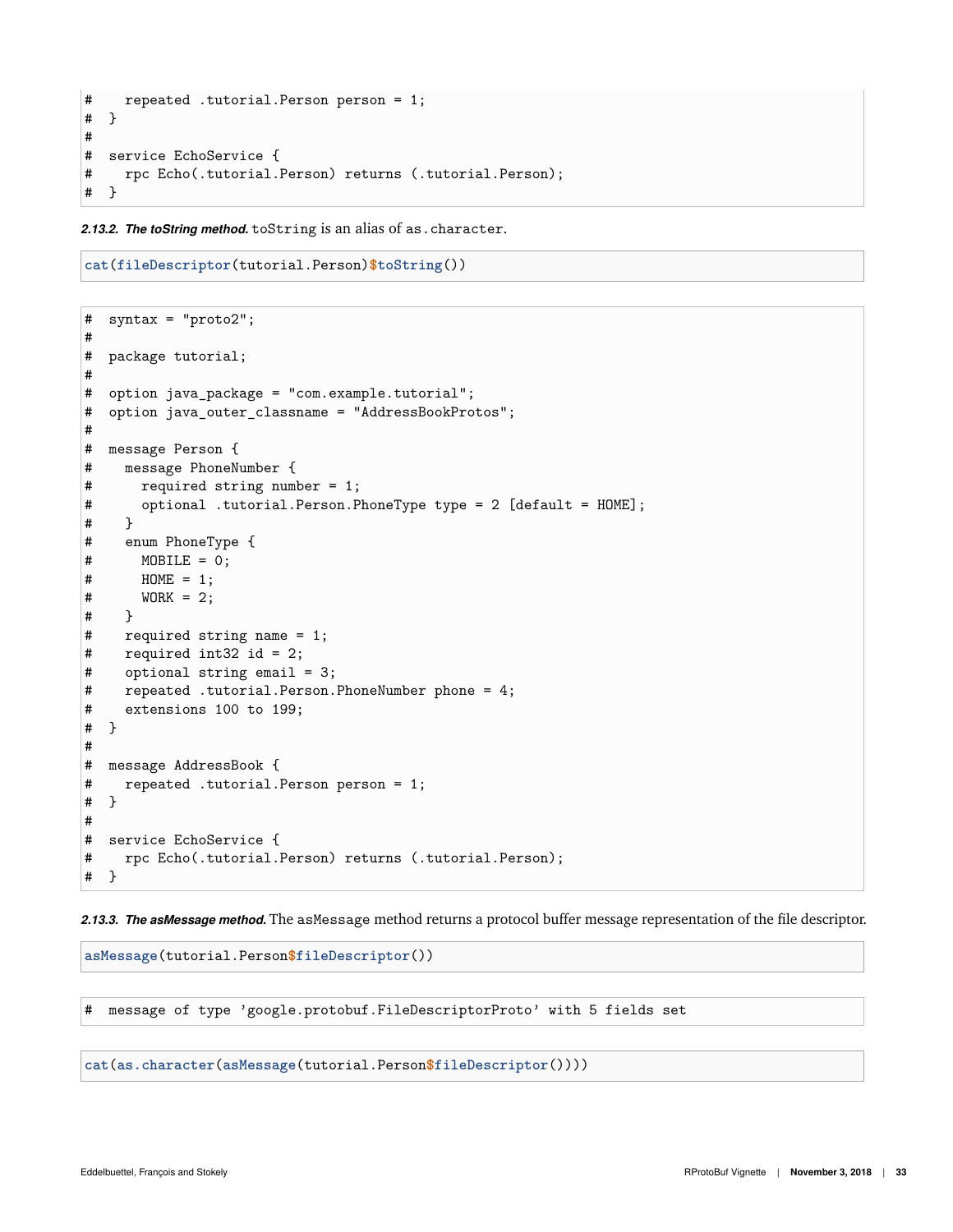```
# name: "addressbook.proto"
# package: "tutorial"
# message_type {
# name: "Person"
# field {
# name: "name"
# number: 1
# label: LABEL_REQUIRED
# type: TYPE_STRING
# }
# field {
# name: "id"
# number: 2
# label: LABEL_REQUIRED
# type: TYPE_INT32
# }
# field {
# name: "email"
# number: 3
# label: LABEL_OPTIONAL
# type: TYPE_STRING
# }
# field {
# name: "phone"
# number: 4
# label: LABEL_REPEATED
# type: TYPE_MESSAGE
# type_name: ".tutorial.Person.PhoneNumber"
# }
# nested_type {
# name: "PhoneNumber"
# field {
      name: "number"
# number: 1
# label: LABEL_REQUIRED
# type: TYPE_STRING
# }
# field {
# name: "type"
# number: 2
# label: LABEL_OPTIONAL
# type: TYPE_ENUM
# type_name: ".tutorial.Person.PhoneType"
# default_value: "HOME"
# }
# }
# enum_type {
# name: "PhoneType"
# value {
# name: "MOBILE"
# number: 0
# }
# value {
# name: "HOME"
# number: 1
```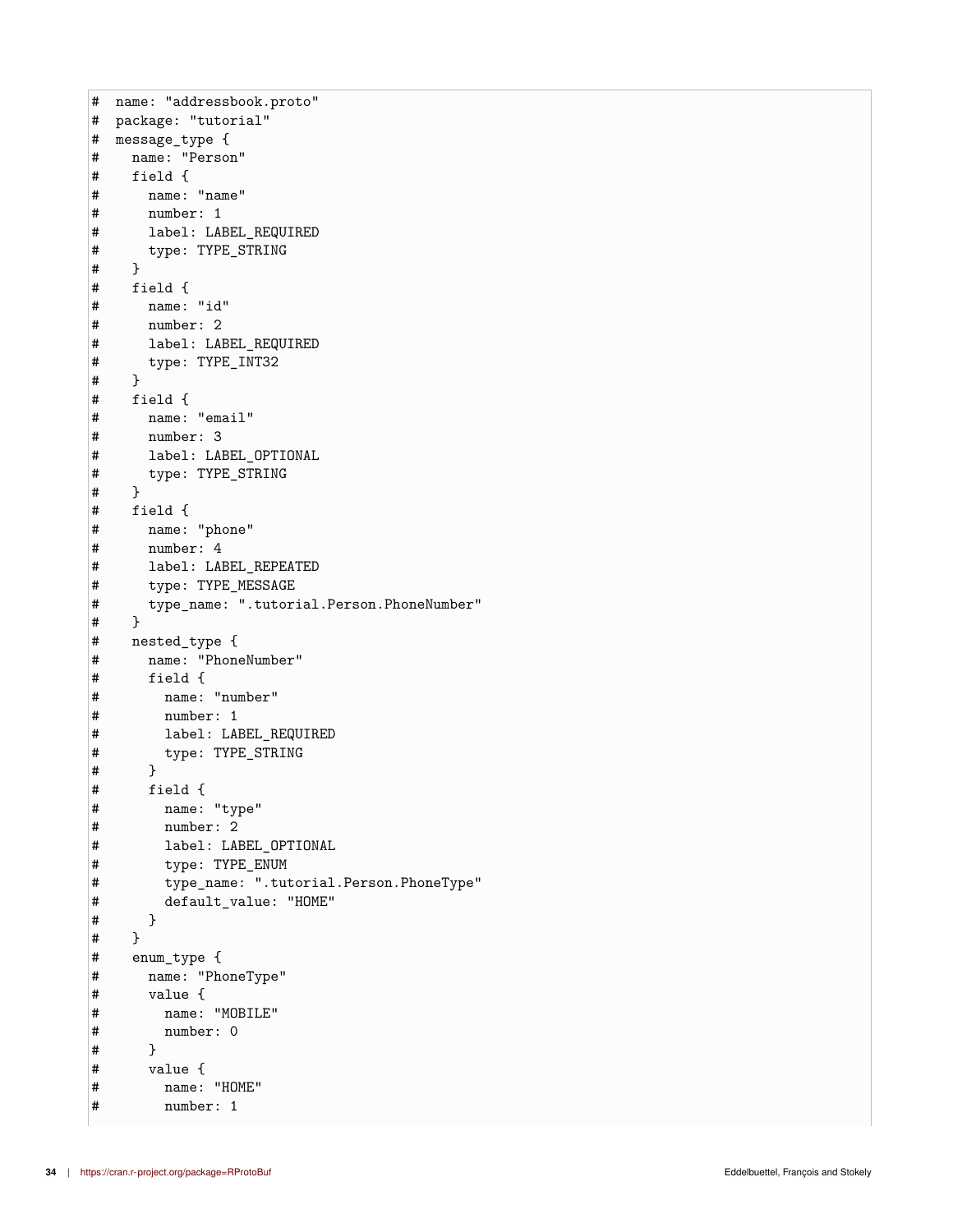```
# }
# value {
# name: "WORK"
# number: 2<br># }
      \mathcal{F}# }
# extension_range {
# start: 100
# end: 200
# }
# }
# message_type {
# name: "AddressBook"
# field {
# name: "person"
# number: 1
# label: LABEL_REPEATED
# type: TYPE_MESSAGE
# type_name: ".tutorial.Person"
# }
# }
# service {
# name: "EchoService"
# method {
# name: "Echo"
# input_type: ".tutorial.Person"
# output_type: ".tutorial.Person"
# }
# }
# options {
# java_package: "com.example.tutorial"
# java_outer_classname: "AddressBookProtos"
# }
```
<span id="page-34-0"></span>*2.13.4. The as.list method.* The as.list method creates a named R list that contains the descriptors defined in this file descriptor.

**as.list**(tutorial.Person**\$fileDescriptor**())

```
# $Person
# descriptor for type 'tutorial.Person'
#
# $AddressBook
# descriptor for type 'tutorial.AddressBook'
#
# $EchoService
```
<span id="page-34-1"></span>*2.13.5. The name method.* The name method can be used to retrieve the file name associated with the file descriptor. The optional boolean argument can be specified if full pathnames are desired.

**name**(tutorial.Person**\$fileDescriptor**())

# [1] "addressbook.proto"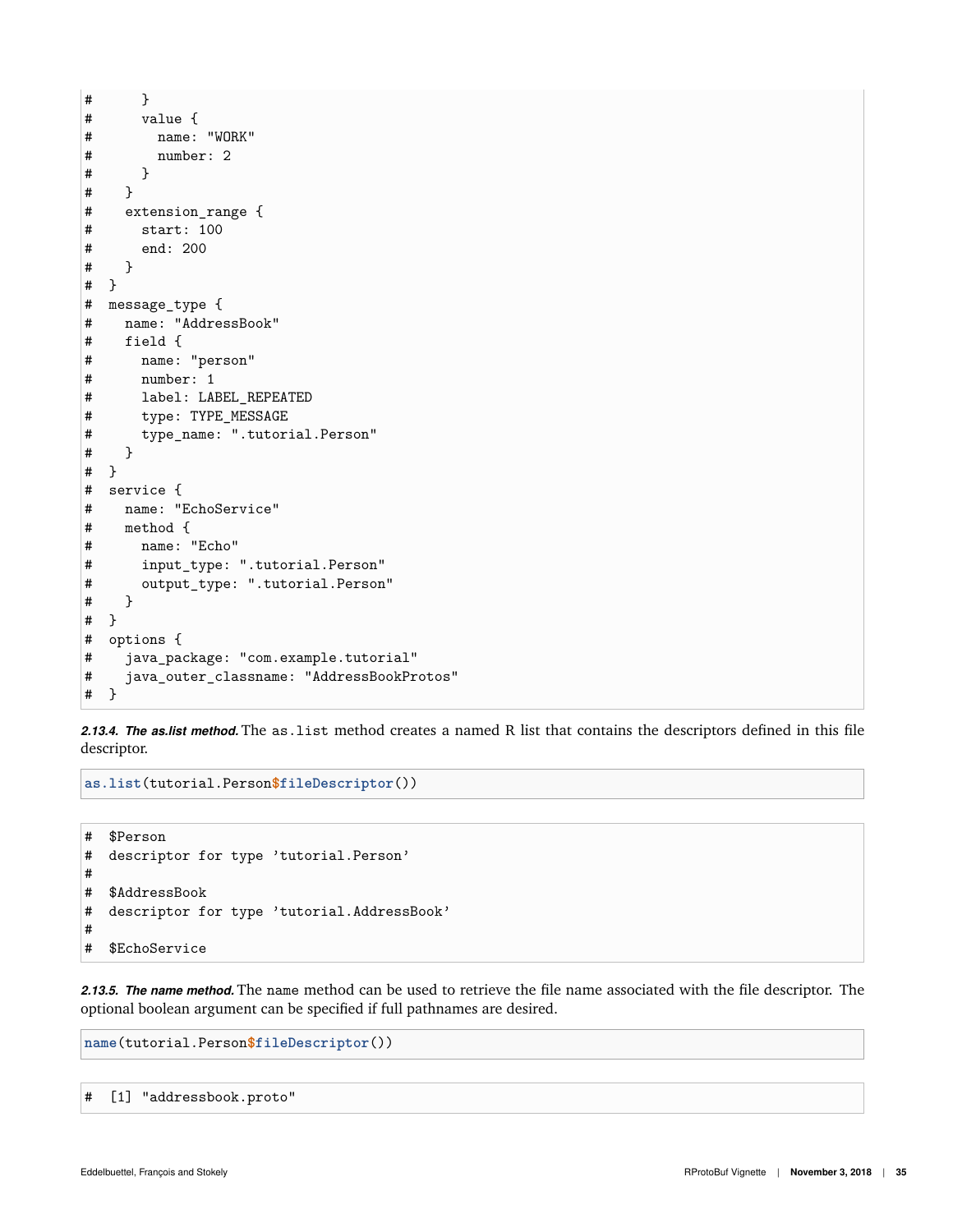tutorial.Person**\$fileDescriptor**()**\$name**(TRUE)

#### # [1] "addressbook.proto"

<span id="page-35-0"></span>*2.13.6. The package method.* The package method can be used to retrieve the package scope associated with this file descriptor.

tutorial.Person**\$fileDescriptor**()**\$package**()

# [1] "tutorial"

<span id="page-35-1"></span>**2.14. Service descriptors.** Not fully implemented. Needs to be connected to a concrete RPC implementation. The Google Protocol Buffers C++ open-source library does not include an RPC implementation, but this can be connected easily to others.

<span id="page-35-2"></span>*2.14.1. The method descriptors method.* Not fully implemented. Needs to be connected to a concrete RPC implementation. The Google Protocol Buffers C++ open-source library does not include an RPC implementation, but this can be connected easily to others. Now that Google [gRPC](https://grpc.io/) is released, this an obvious possibility. Contributions would be most welcome.

# <span id="page-35-3"></span>**3. Utilities**

<span id="page-35-4"></span>**3.1. Ccoercing objects to messages.** The asMessage function uses the standard coercion mechanism of the as method, and so can be used as a shorthand :

```
# coerce a message type descriptor to a message
asMessage(tutorial.Person)
```
# message of type 'google.protobuf.DescriptorProto' with 5 fields set

*# coerce a enum descriptor* **asMessage**(tutorial.Person.PhoneType)

# message of type 'google.protobuf.EnumDescriptorProto' with 2 fields set

*# coerce a field descriptor* **asMessage**(tutorial.Person**\$**email)

# message of type 'google.protobuf.FieldDescriptorProto' with 4 fields set

```
# coerce a file descriptor
asMessage(fileDescriptor(tutorial.Person))
```
<span id="page-35-5"></span># message of type 'google.protobuf.FileDescriptorProto' with 5 fields set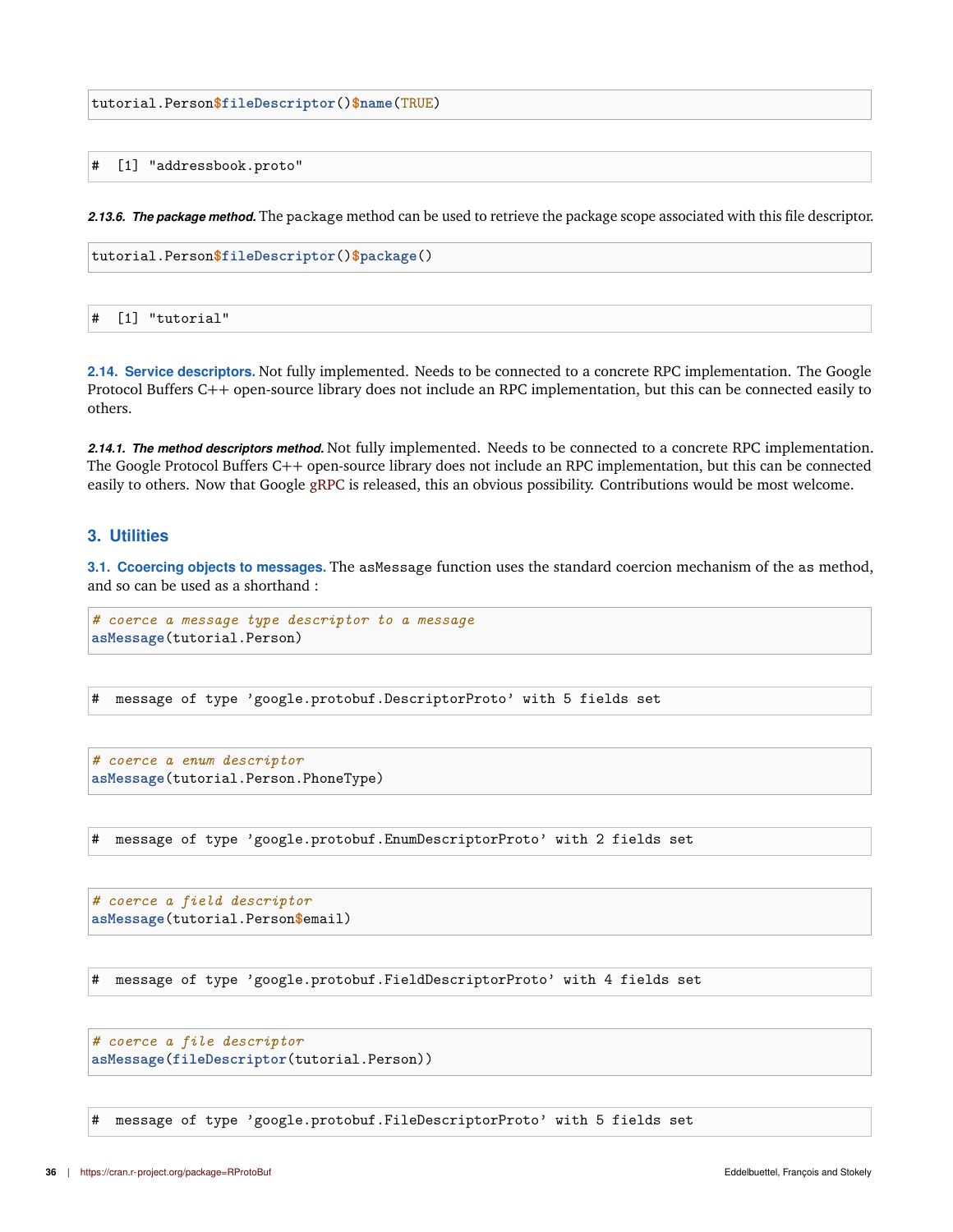**3.2. Completion.** The RProtoBuf package implements the .DollarNames S3 generic function (defined in the utils package) for all classes.

Completion possibilities include pseudo method names for all classes, plus :

- field names for messages
- field names, enum types, nested types for message type descriptors
- names for enum descriptors
- names for top-level extensions
- message names for file descriptors

In the unlikely event that there is a user-defined field of exactly the same name as one of the pseudo methods, the user-defined field shall take precedence for completion purposes by design, since the method name can always be invoked directly.

<span id="page-36-0"></span>**3.3. with and within.** The S3 generic with function is implemented for class Message, allowing to evaluate an R expression in an environment that allows to retrieve and set fields of a message simply using their names.

{r withwithin message  $\leq$ - new(tutorial.Person, email = "foo### The com" method with(message, { ## set the id field  $id < 2$ 

```
## set the name field from the email field
name <- gsub( "[@]", " ", email )
```

```
sprintf( "%d [%s] : %s", id, email, name )
```

```
) "
```
The difference between with and within is the value that is returned. For with returns the result of the R expression, for within the message is returned. In both cases, the message is modified because RProtoBuf works by reference.

<span id="page-36-1"></span>**3.4. identical.** The identical method is implemented to compare two messages.

```
m1 <- new(tutorial.Person, email = "foo@bar.com", id = 2)
m2 <- update(new(tutorial.Person) , email = "foo@bar.com", id = 2)
identical(m1, m2)
```
# [1] TRUE

The == operator can be used as an alias to identical.

| $== m2$ |  |  |
|---------|--|--|
|         |  |  |
| $ -$    |  |  |

- # [1] TRUE
- m1 **!=** m2

m1 **==** m2

# [1] FALSE

<span id="page-36-2"></span>Alternatively, the all.equal function can be used, allowing a tolerance when comparing float or double values.

**3.5. merge.** merge can be used to merge two messages of the same type.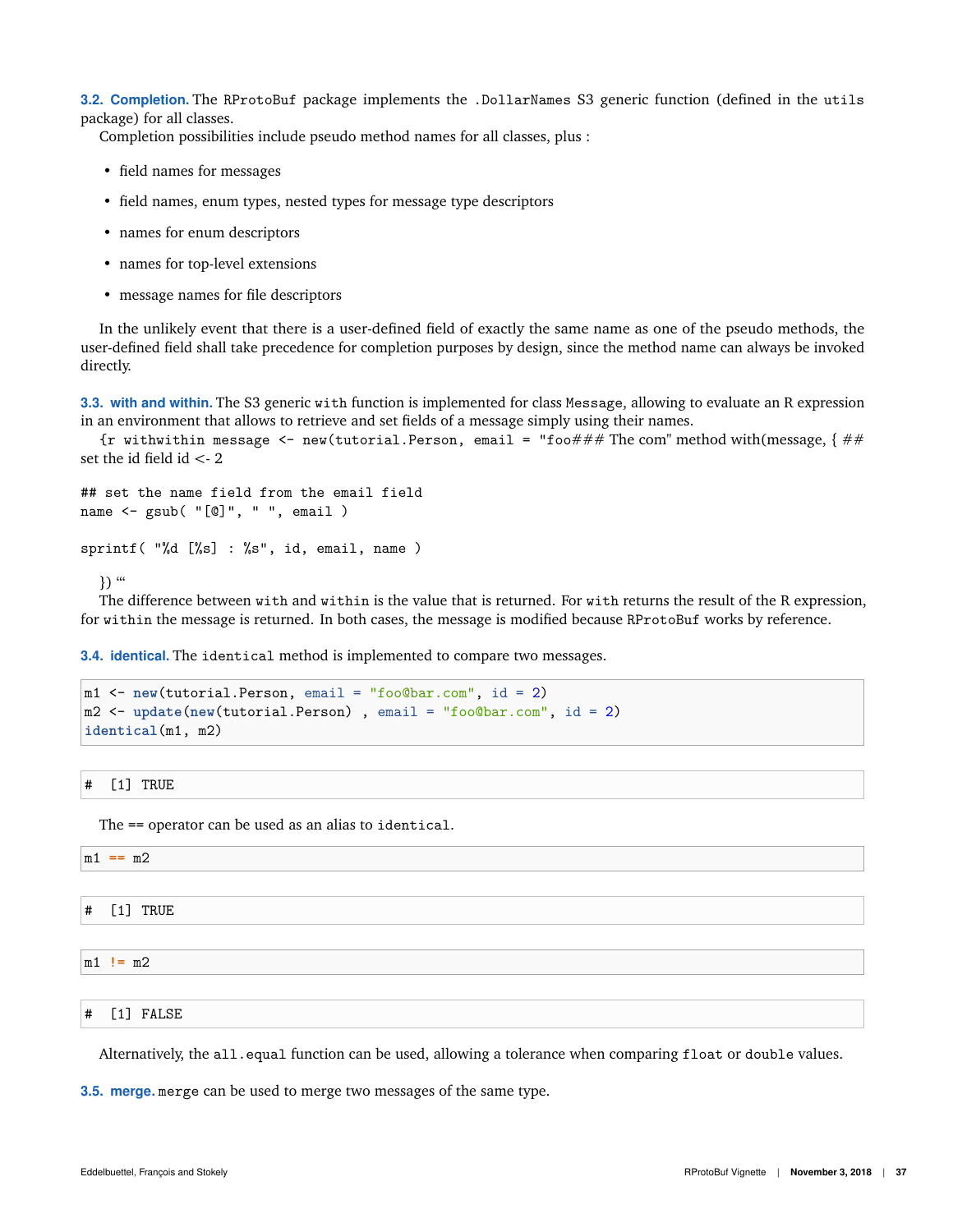```
m1 <- new(tutorial.Person, name = "foobar")
m2 <- new(tutorial.Person, email = "foo@bar.com")
m3 <- merge(m1, m2)
cat(as.character(m3))
```
# name: "foobar" # email: "foo@bar.com"

<span id="page-37-0"></span>**3.6. P.** The P function is an alternative way to retrieve a message descriptor using its type name. It is not often used because of the lookup mechanism described in section[~4.2.](#page-37-3)

**P**("tutorial.Person")

# descriptor for type 'tutorial.Person'

**new**(**P**("tutorial.Person"))

# message of type 'tutorial.Person' with 0 fields set

```
# but we can do this instead
tutorial.Person
```

```
# descriptor for type 'tutorial.Person'
```
**new**(tutorial.Person)

# message of type 'tutorial.Person' with 0 fields set

#### <span id="page-37-1"></span>**4. Advanced Features**

<span id="page-37-2"></span>**4.1. Extensions.** Extensions allow you to declare a range of field numbers in a message that are available for extension types. This allows others to declare new fields for a given message type possibly in their own .proto files without having to edit the original file. See <https://developers.google.com/protocol-buffers/docs/proto#extensions>.

Notice that the last line of the Person message schema in addressbook.proto is the following line :

extensions 100 to 199;

This specifies that other users in other .proto files can use tag numbers between 100 and 199 for extension types of this message.

<span id="page-37-3"></span>**4.2. Descriptor lookup.** The RProtoBuf package uses the user defined tables framework that is defined as part of the RObjectTables package available from the OmegaHat project.

The feature allows RProtoBuf to install the special environment *RProtoBuf:DescriptorPool* in the R search path. The environment is special in that, instead of being associated with a static hash table, it is dynamically queried by R as part of R's usual variable lookup. In other words, it means that when the R interpreter looks for a binding to a symbol (foo) in its search path, it asks to our package if it knows the binding "foo", this is then implemented by the RProtoBuf package by calling an internal method of the protobuf C++ library.

<span id="page-37-4"></span>**4.3. 64-bit integer issues.** R does not have native 64-bit integer support. Instead, R treats large integers as doubles which have limited precision. For example, it loses the ability to distinguish some distinct integers: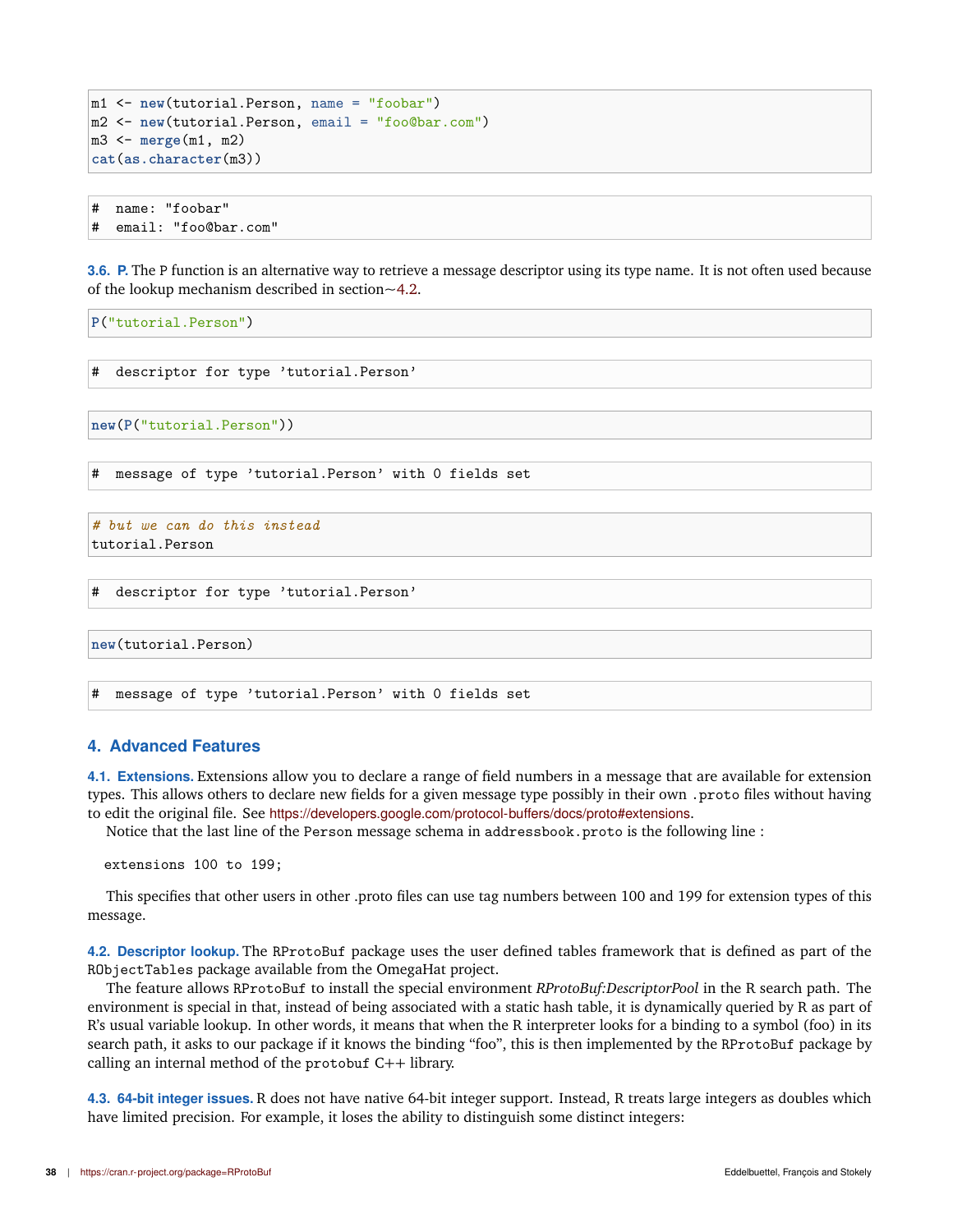| $ 2^{\circ}53 \rangle =  2^{\circ}53 + 1\rangle$ |  |  |  |  |
|--------------------------------------------------|--|--|--|--|
|                                                  |  |  |  |  |
| $\#$ [1] TRUE                                    |  |  |  |  |

Protocol Buffers are frequently used to pass data between different systems, however, and most other systems these days have support for 64-bit integers. To work around this, RProtoBuf allows users to get and set 64-bit integer types by treating them as characters when running on a platform with a 64-bit long long type available.

If we try to set an int64 field in R to double values, we lose precision:

<span id="page-38-0"></span>**4.4. Deprecated Feature: Protocol Buffer Groups.** Groups are a deprecated feature that offered another way to nest information in message definitions. For example, the TestAllTypes message type in unittest.proto includes an OptionalGroup type:

```
optional group OptionalGroup = 16 {
   optional int32 a = 17;
}
```
And although the feature is deprecated, it can be used with RProtoBuf:

```
test <- new(protobuf_unittest.TestAllTypes)
test$optionalgroup$a <- 3
test$optionalgroup$a
```

```
# [1] 3
```

```
cat(as.character(test))
```

```
# OptionalGroup {
# a: 3
# }
```
Note that groups simply combine a nested message type and a field into a single declaration. The field type is OptionalGroup in this example, and the field name is converted to lower-case 'optionalgroup' so as not to conflict with the type name.

Note that groups simply combine a nested message type and a field into a single declaration. The field type is OptionalGroup in this example, and the field name is converted to lower-case 'optionalgroup' so as not to conflict with the type name.

# <span id="page-38-1"></span>**5. Other approaches**

Saptarshi Guha wrote another package that deals with integration of Protocol Buffer messages with R, taking a different angle: serializing any R object as a message, based on a single catch-all proto file. Saptarshi's package is available at <http://ml.stat.purdue.edu/rhipe/doc/html/ProtoBuffers.html>.

Jeroen Ooms took a similar approach influenced by Saptarshi in his RProtoBufUtils package. Unlike Saptarshi's package, RProtoBufUtils depends on RProtoBuf for underlying message operations. This package is available at [https:](https://github.com/jeroenooms/RProtoBufUtils) [//github.com/jeroenooms/RProtoBufUtils](https://github.com/jeroenooms/RProtoBufUtils).

# <span id="page-38-2"></span>**6. Plans for future releases**

Protocol Buffers have a mechanism for remote procedure calls (RPC) that is not yet used by RProtoBuf, but we may one day take advantage of this by writing a Protocol Buffer message R server, and client code as well, probably based on the functionality of the Rserve package. Now that Google [gRPC](https://grpc.io/) is released, this an obvious possibility. Contributions would be most welcome.

<span id="page-38-3"></span>Extensions have been implemented in RProtoBuf and have been extensively used and tested, but they are not currently described in this vignette. Additional examples and documentation are needed for extensions.